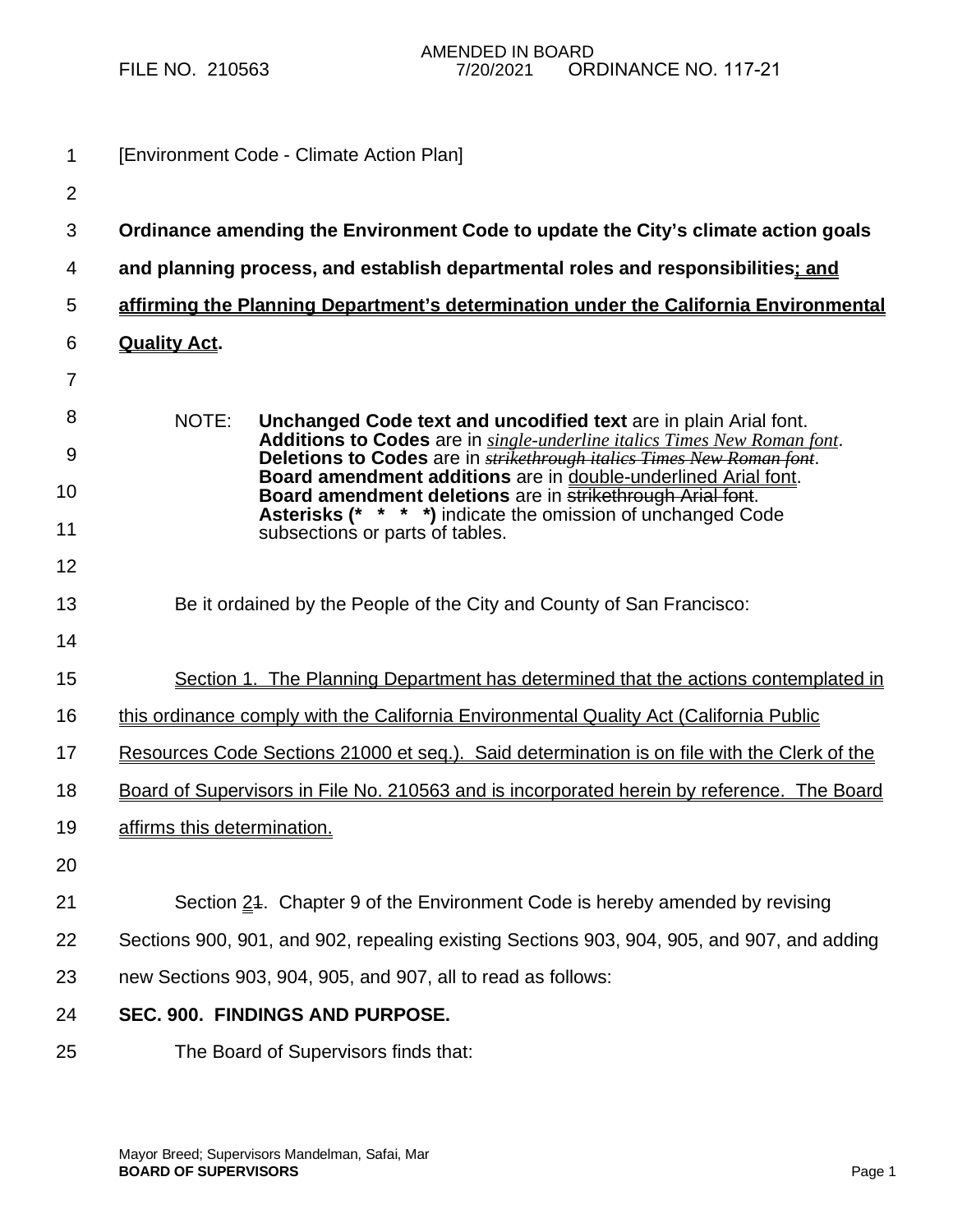| 1                | (a) In 2016, the Paris Climate Agreement committed national governments to pursue efforts to           |
|------------------|--------------------------------------------------------------------------------------------------------|
| $\overline{2}$   | limit temperature rises to 1.5 degrees Celsius. In 2018, the Intergovernmental Panel on Climate        |
| 3                | Change (IPCC) issued a special report on the impacts of global warming and the need to significantly   |
| 4                | reduce global greenhouse gas emissions well before 2030 to reduce the most detrimental impacts to      |
| 5                | ecosystems and to human health.                                                                        |
| 6                | (b) In 2018, the United States' Fourth National Climate Assessment made clear that climate             |
| $\overline{7}$   | change will wreak havoc across the United States, and that the current pace and scale of national      |
| 8                | climate action are not sufficient to avert substantial damage to the environment, human health, and    |
| $\boldsymbol{9}$ | economy. According to the San Francisco Department of Public Health's Climate and Health               |
| 10               | Adaptation Framework (2017), the direct and indirect impacts of climate change will                    |
| 11               | disproportionately affect San Francisco communities least able to prepare for, cope with, and recover  |
| 12               | from those impacts. Those communities include communities of color, low income communities, and        |
| 13               | other vulnerable populations.                                                                          |
| 14               | (c) San Francisco, the Bay Area, and the State of California are already suffering the effects of      |
| 15               | climate change in the form of droughts, air pollution, extreme heat, frequent wildfires, flooding, and |
| 16               | much more.                                                                                             |
| 17               | (d) At the 2018 Global Climate Action Summit, San Francisco committed to meet the Paris                |
| 18               | Agreement by achieving a net zero city by 2050. The City joined in a Climate Equity Pledge to ensure   |
| 19               | that the City's 2020 Climate Action Strategy update achieves the dual goals of advancing racial equity |
| 20               | and decreasing carbon emissions.                                                                       |
| 21               | (e) San Francisco's climate commitments and climate action strategy are framed by the City's           |
| 22               | "0-80-100-Roots" framework, which defines climate and sustainability goals in four key areas: zero     |
| 23               | waste (" $0\%$ zero waste"), transportation (" $80\%$ low-carbon trips"), energy (" $100\%$ renewable  |
| 24               | energy"), and carbon sequestration ("Roots").                                                          |
| 25               |                                                                                                        |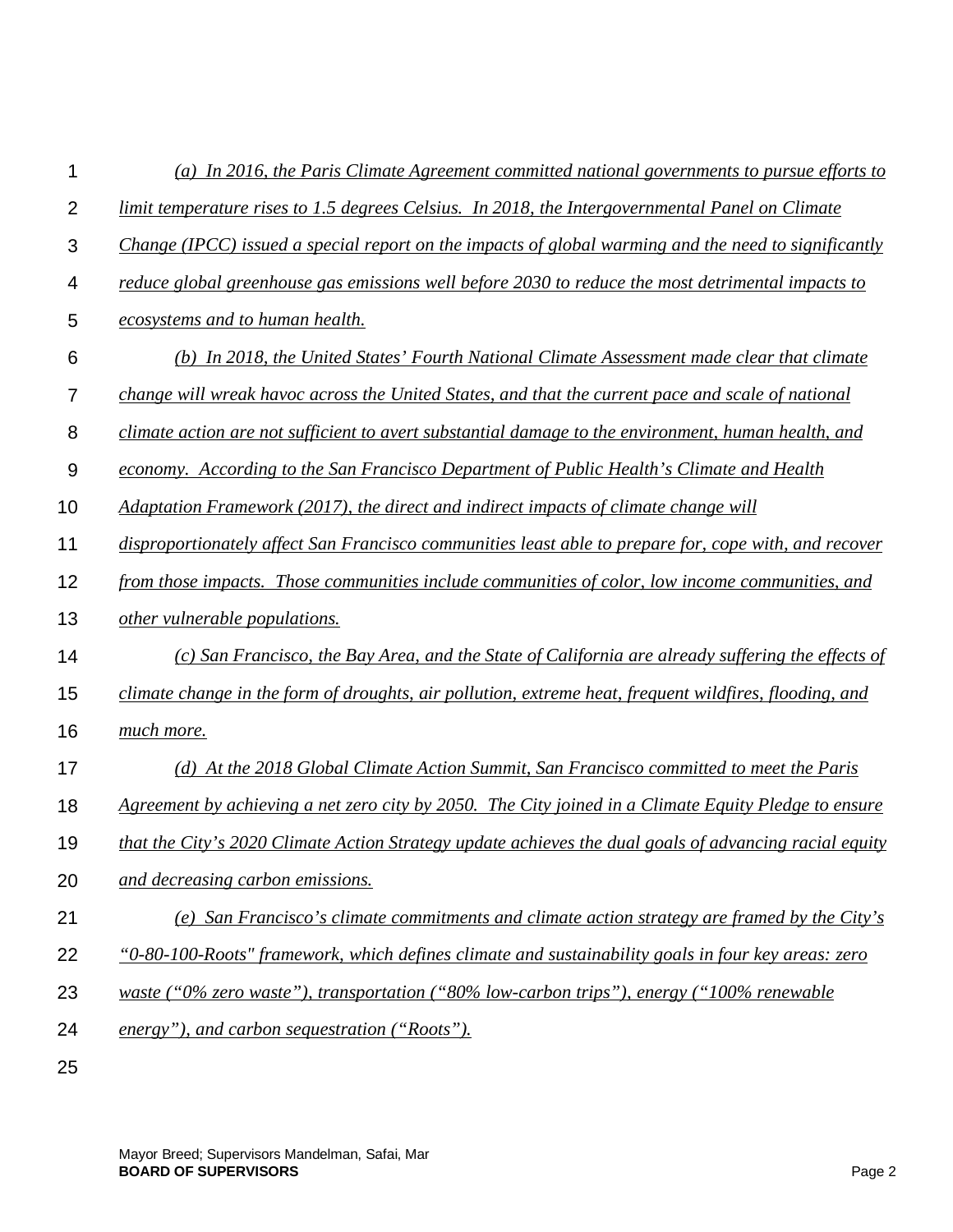| 1              | (f) One of the City's fundamental goals in implementing the $0-80-100$ -Roots Climate Action             |
|----------------|----------------------------------------------------------------------------------------------------------|
| $\overline{2}$ | <b>Framework is to promote equity by ensuring that implementation reflects and responds to the</b>       |
| 3              | economic, political, and social needs of different San Francisco vulnerable communities.                 |
| 4              | $(g)$ Achieving the "0-80-100-Roots" goals in the City will mean cleaner air, fewer vehicles on          |
| 5              | the road, more reliable transit systems, more bike lanes and pedestrian-friendly networks, highly        |
| 6              | efficient homes and businesses powered by 100% clean electricity, a robust urban tree canopy, plentiful  |
| $\overline{7}$ | green spaces, improved soil health, and a regenerative ecosystem.                                        |
| 8              | (h) Meaningful climate solutions will require increasing supplies of high-quality housing                |
| $9\,$          | affordable to households at all income levels and located near local and regional transit service. These |
| 10             | solutions will also require well-coordinated land use and transportation planning and investments to     |
| 11             | support low-carbon trips using efficient travel modes such as transit, walking, and biking, in order to  |
| 12             | reduce vehicle miles traveled and associated emissions.                                                  |
| 13             | (i) The success of the City in achieving its climate goals thus far has been clear: in 2019, San         |
| 14             | Francisco achieved a 41% reduction in greenhouse gas emissions below 1990 levels, surpassing the         |
| 15             | target reduction of 25% established by the Board of Supervisors. This success has been driven by the     |
| 16             | continued replacement of fossil fuel power generation with renewable sources, a cleaner electric grid,   |
| 17             | increased building energy efficiency, a transition to low-carbon transportation fuels, and a leading     |
| 18             | zero waste system.                                                                                       |
| 19             | (j) In 2019, the Board of Supervisors unanimously adopted Resolution No. 160-19, declaring a             |
| 20             | climate emergency in San Francisco and requesting immediate action to address the climate crisis,        |
| 21             | limit global warming to 1.5 degrees Celsius, and eliminate greenhouse gas emissions.                     |
| 22             | (k) The Department of the Environment's 2019 report titled "Focus 2030: A Pathway to Net                 |
| 23             | <b>Zero Emissions</b> " shows that achieving accelerated emissions reductions by 2050 will require an    |
| 24             | ongoing commitment that builds upon and surpasses San Francisco's past successes and increases           |
| 25             | resources accordingly to continue to reduce emissions all the way to net zero.                           |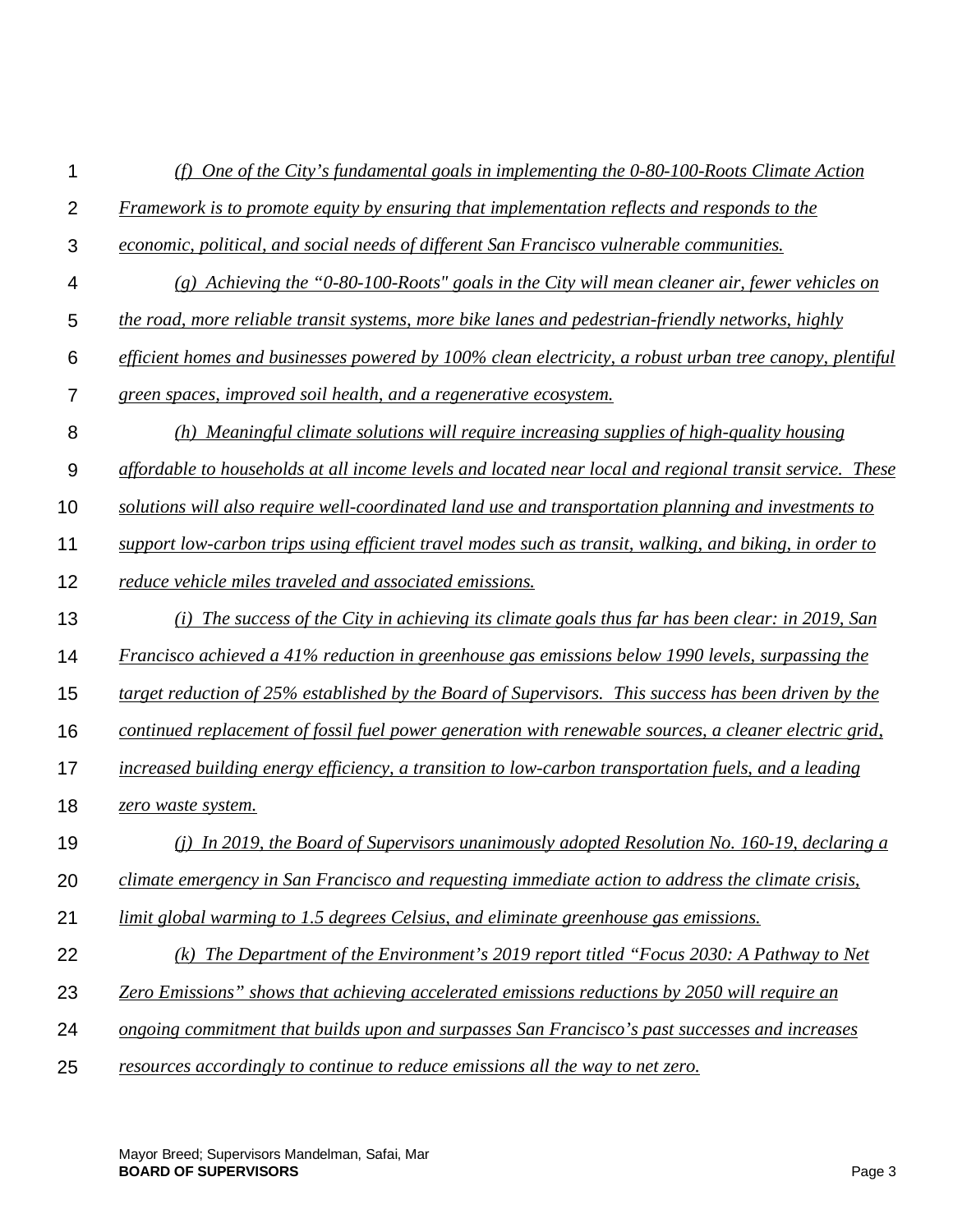1  $\mathfrak{p}$ 3 4 5 6 7 8 9 10 11 12 13 14 15 16 17 18 19 20 21 22 23 24 25 *(a) In 2002, the Board of Supervisors adopted Resolution 158-02 that called for the City to develop plans to reduce its greenhouse gas emissions to 20 percent below 1990 levels by the year 2012. (b) In 2004, the Department of the Environment and the San Francisco Public Utilities Commission issued "The Climate Action Plan For San Francisco," which included an accounting of greenhouse gas emissions associated with City activities, an accounting of greenhouse gas emissions within the City and County of San Francisco but not associated with City operations, and emission reduction recommendations for transportation, energy efficiency, renewable energy and solid waste management sectors. (c) City Departments, under the leadership of the Department of the Environment and on their own initiative, are engaged in various undertakings to implement the recommendations in "The Climate Action Plan," and are making steady progress in certain areas toward the 2012 goal. (d) In 2005, Governor Schwarzenegger issued Executive Order S-3-05 which established Statewide greenhouse gas emissions reduction targets for California as follows: by 2010, reduce greenhouse gas emissions to 2000 levels; by 2020, reduce greenhouse gas emissions to 1990 levels, and by 2050 reduce greenhouse gas emissions to 80 percent below 1990 levels. (e) In 2006, California enacted AB 32, the California Global Warming Solutions Act of 2006. (CA Health and Safety Code Section 38.500 et seq.) which requires the California Air Resources Board to determine the statewide greenhouse gas emissions level in 1990, set that 1990 level as the statewide greenhouse gas emissions level to be achieved by 2020, and to adopt and implement statewide plans, protocols, rules and regulations to achieve and exceed the 2020 goals. (f) It is the intent of the Mayor and the Board of Supervisors to protect the health and welfare in a manner that compliments state and federal efforts to improve air quality by exercising a leadership role in mandating local actions to reduce global warming, and, in particular, to call upon City departments and the private sector to integrate emission reduction measures into their standard*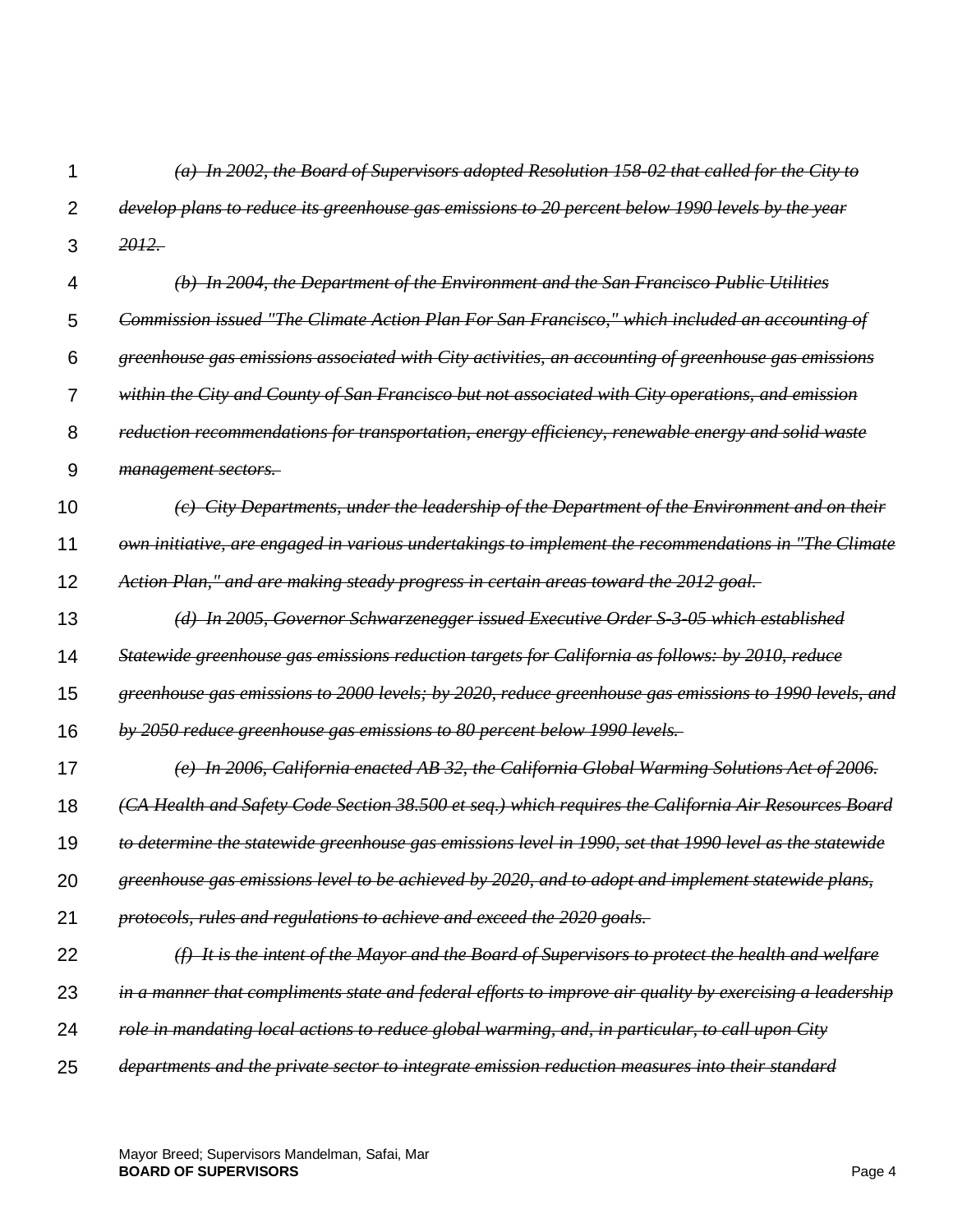| 1              | operating procedures in order that the City meets and exceeds the greenhouse gases emissions                           |
|----------------|------------------------------------------------------------------------------------------------------------------------|
| $\overline{2}$ | established in this Ordinance.                                                                                         |
| 3              |                                                                                                                        |
| 4              | SEC. 901. DEFINITIONS.                                                                                                 |
| 5              | <u>"0-80-100-Roots" means the City's climate action framework, where "0" refers to a goal of</u>                       |
| 6              | zero waste, "80" refers to a goal of 80% low-carbon trips, "100" refers to a goal of 100% renewable                    |
| 7              | energy, and "Roots" refers to sequestering carbon through natural systems.                                             |
| 8              | (a) "CARB" means the California Air Resources Board.                                                                   |
| 9              | (b) "Carbon Dioxide Equivalent" means the amount of carbon dioxide by weight that would                                |
| 10             | produce the same global warming impact as a given weight of another greenhouse gas, based on the                       |
| 11             | best available science, as determined by the Department of the Environment.                                            |
| 12             | $\left\langle e\right\rangle$ "Climate Action Plan" means the <i>document required under Section 904 outlining the</i> |
| 13             | specific actions the City will endeavor to take to reduce Greenhouse Gas emissions and offset                          |
| 14             | negative climate impacts. "The Climate Action Plan For San Francisco" issued in 2004 by the                            |
| 15             | Department of the Environment and the San Francisco Public Utilities Commission.                                       |
| 16             | "Consumption-Based Greenhouse Gas Emissions" means all the Greenhouse Gas emissions                                    |
| 17             | associated with producing, transporting, using, and disposing of products and services consumed by a                   |
| 18             | particular community or entity in a given time period, including emissions generated outside the                       |
| 19             | <u>boundaries of the community or the geographic area where the entity is located.</u>                                 |
| 20             | (d) "GHG emission reduction measure" means programs, measures, standards, and alternative                              |
| 21             | compliance mechanisms authorized pursuant to Section 903, applicable to sources or categories of                       |
| 22             | sources that are designed to reduce emissions of greenhouse gases.                                                     |
| 23             | $\langle e \rangle$ "GHG", Greenhouse gas" or "greenhouse gases" means and includes any and all of the                 |
| 24             | following gases: carbon dioxide, methane, nitrous oxide, hydrofluorocarbons,                                           |
| 25             | perfluorocarbons, and sulfur hexafluoride.                                                                             |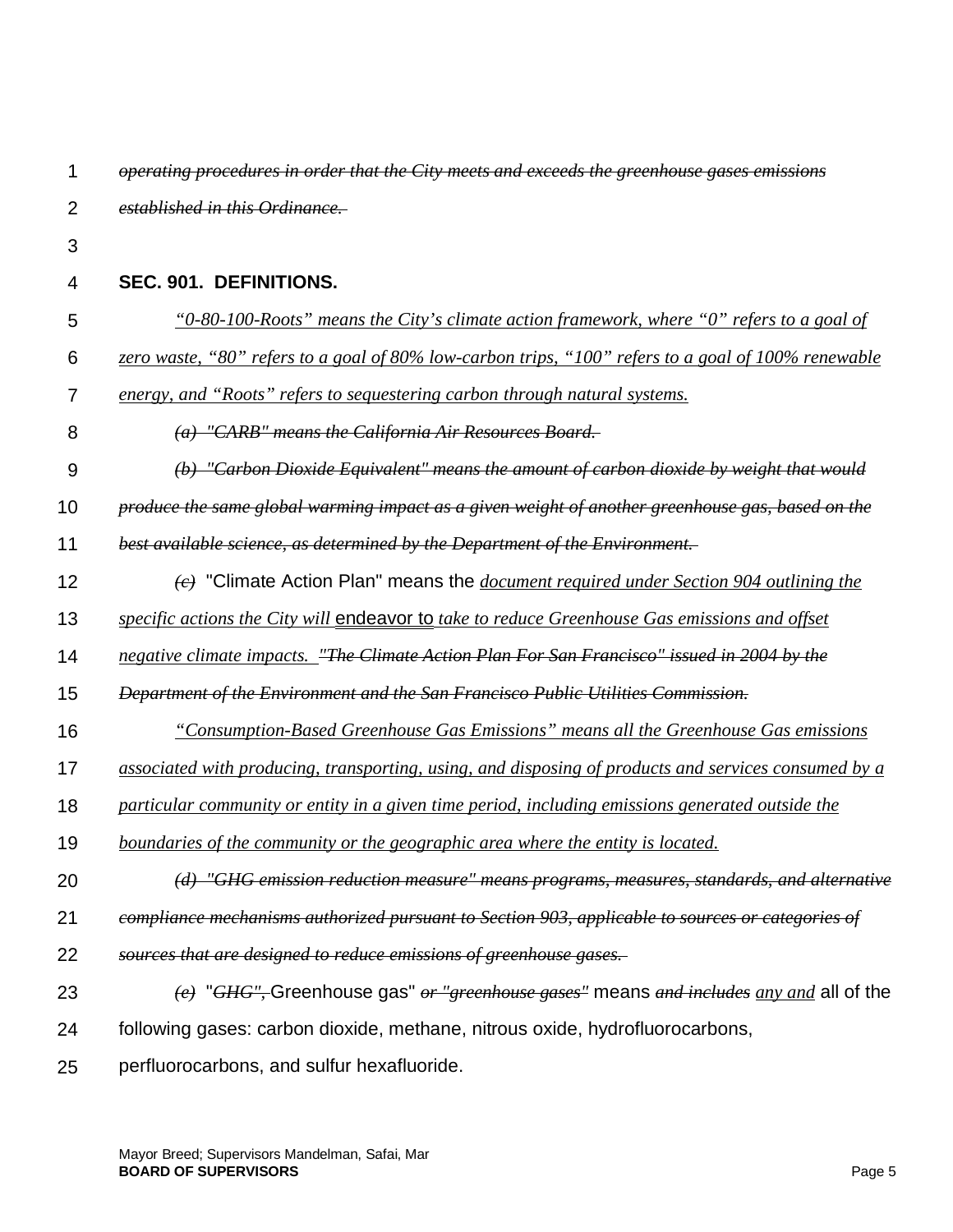| 1              | "San Francisco Greenhouse Gas Emissions limit" means the combined level of greenhouse                      |
|----------------|------------------------------------------------------------------------------------------------------------|
| $\overline{2}$ | gas emissions, expressed in tons of carbon dioxide equivalents, from all sources within the geographic     |
| 3              | limit of the City and County of San Francisco, whether or not such source is subject to regulation by      |
| 4              | local law.                                                                                                 |
| 5              | "Hazards and Climate Resilience Plan" means the plan prepared by the Office of Resilience                  |
| 6              | and Capital Planning (ORCP) to increase the resilience of all components that keep the City                |
| $\overline{7}$ | functioning: buildings, infrastructure, utilities, transportation, communication systems, and the people   |
| 8              | who live and work in San Francisco.                                                                        |
| $9$            | "Low-Carbon Trips" mean trips into, out of, and within the City's boundaries which generate                |
| 10             | zero or low greenhouse gas emissions.                                                                      |
| 11             | "Net Zero Sector-Based Greenhouse Gas Emissions" means Sector-Based Greenhouse Gas                         |
| 12             | Emissions after first eliminating emissions from fossil fuels and other sources, and then, for each ton of |
| 13             | emissions that cannot be eliminated, removing a ton of carbon dioxide equivalent from the atmosphere.      |
| 14             | <i>"Renewable Energy" means energy qualifying as renewable pursuant to California Public</i>               |
| 15             | <u>Resources Code Chapter 8.6, Section 25741(a), and California Public Utilities Code Chapter 2.3,</u>     |
| 16             | Article 16, Section 399.16(b)(1) or (2), as amended from time to time, or provided by a local publicly     |
| 17             | <u>owned electric utility subject to California Public Utilities Code Chapter 2.3, Article 16,</u>         |
| 18             | Section 399.30 $(i)$ , as amended from time to time.                                                       |
| 19             | "Responsible Production and Consumption" means improving how materials and products are                    |
| 20             | extracted, manufactured, delivered, acquired, used, reused, recycled, and disposed of to ensure that the   |
| 21             | production and consumption of materials and products promote basic human needs, are distributed in         |
| 22             | a socially equitable manner, and carried out in a way that minimizes environmental impacts over the        |
| 23             | lifecycle of those materials and products while matching the carrying capacity of the earth's resources    |
| 24             | and adding value so as not to jeopardize present and future generations. (See United Nations'              |
| 25             | Sustainable Development Goal 12.) "Lifecycle" means the complete material life of a product, good,         |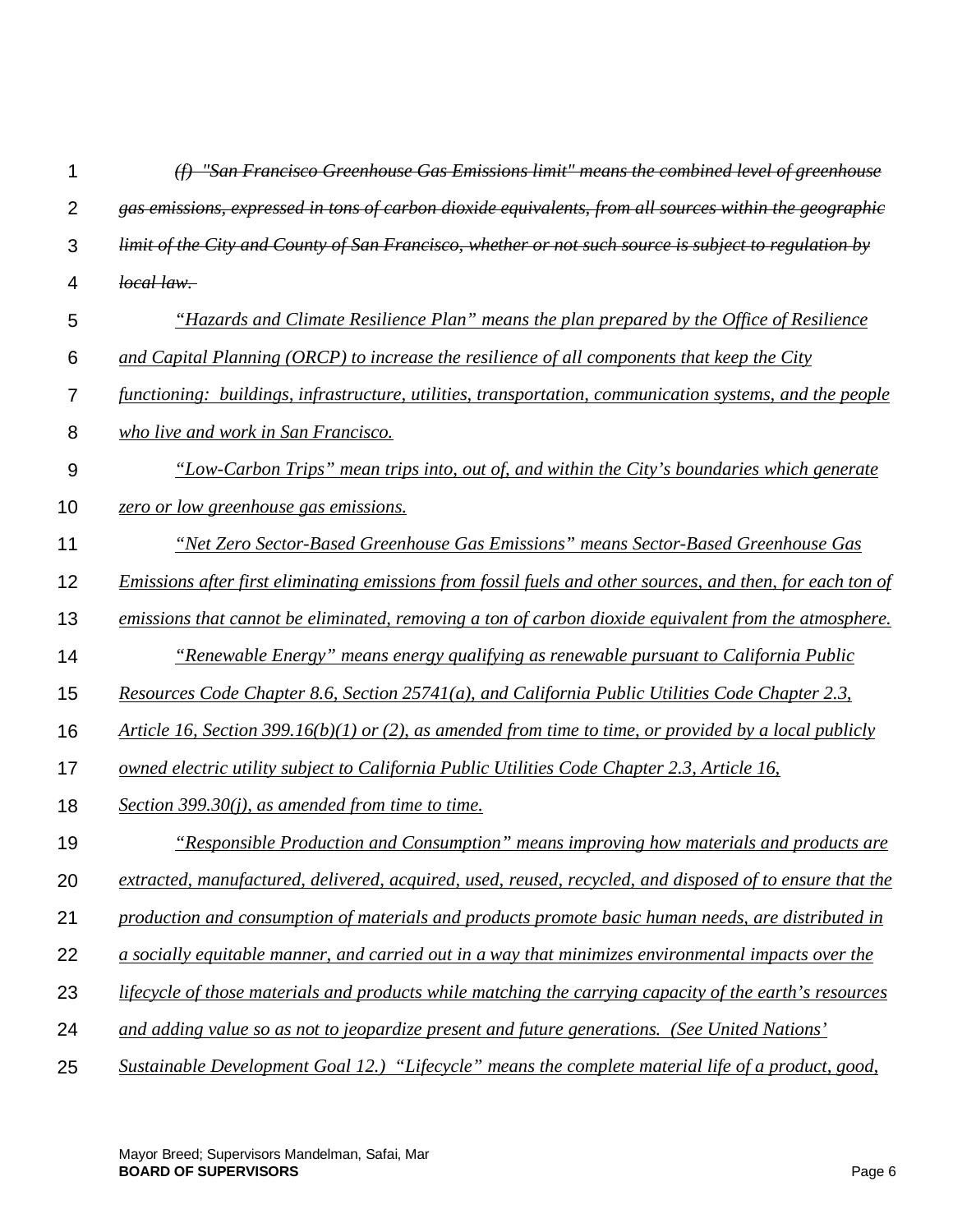| 1              | or service, including resource extraction, manufacture, assembly, construction, maintenance,             |
|----------------|----------------------------------------------------------------------------------------------------------|
| $\overline{2}$ | <i>transportation, operations or use, and end of life (reuse, recycling/composting, and disposal).</i>   |
| 3              | "Carrying capacity" means the number or amount of people, plants, and other living organisms that an     |
| 4              | <u>ecosystem can support indefinitely without causing environmental degradation.</u>                     |
| 5              | "Sector-Based Greenhouse Gas Emissions" means all of the Greenhouse Gas emissions                        |
| 6              | generated within the geographic boundaries of the City in a given time period.                           |
| 7              | $(g)$ "SFPUC" mean the San Francisco Public Utilities Commission.                                        |
| 8              |                                                                                                          |
| 9              | SEC. 902. CLIMATE ACTION GOALS GREENHOUSE GAS EMISSIONS LIMIT.                                           |
| 10             | (a) The <i>City adopts the</i> following <i>targets for reducing</i> San Francisco <i>Greenhouse Gas</i> |
| 11             | emissions greenhouse gas emissions limits are hereby established:                                        |
| 12             | (1) By 2030, a reduction in Sector-Based Greenhouse Gas Emissions of at least $64\%$                     |
| 13             | <b>70% 61%</b> compared to 1990 levels;                                                                  |
| 14             | (2) By 2030, a reduction in Consumption-Based Greenhouse Gas Emissions to                                |
| 15             | 30 mtCO2e per household or less, equivalent to a 40% 50% 40% reduction compared to 1990 levels;          |
| 16             | (3) By 2045 2040, achievement of Net Zero Sector-Based Greenhouse Gas Emissions                          |
| 17             | by reducing such emissions by at least 90% compared to 1990 levels and sequestering any residual         |
| 18             | emissions; and                                                                                           |
| 19             | (4) By 2050, a reduction in Consumption-Based Greenhouse Gas Emissions to                                |
| 20             | <u>10 mtCO2e per household or less, equivalent to an 80% reduction compared to 1990 levels.</u>          |
| 21             | For purposes of this Section 902, "residual emissions" means any carbon dioxide or other                 |
| 22             | Greenhouse Gas emissions remaining after all technically and economically feasible mitigation            |
| 23             | measures have been implemented, and "sequestering" means removing those residual emissions from          |
| 24             | the atmosphere and storing them in natural systems that support soil fertility or through other carbon   |
| 25             | farming practices.                                                                                       |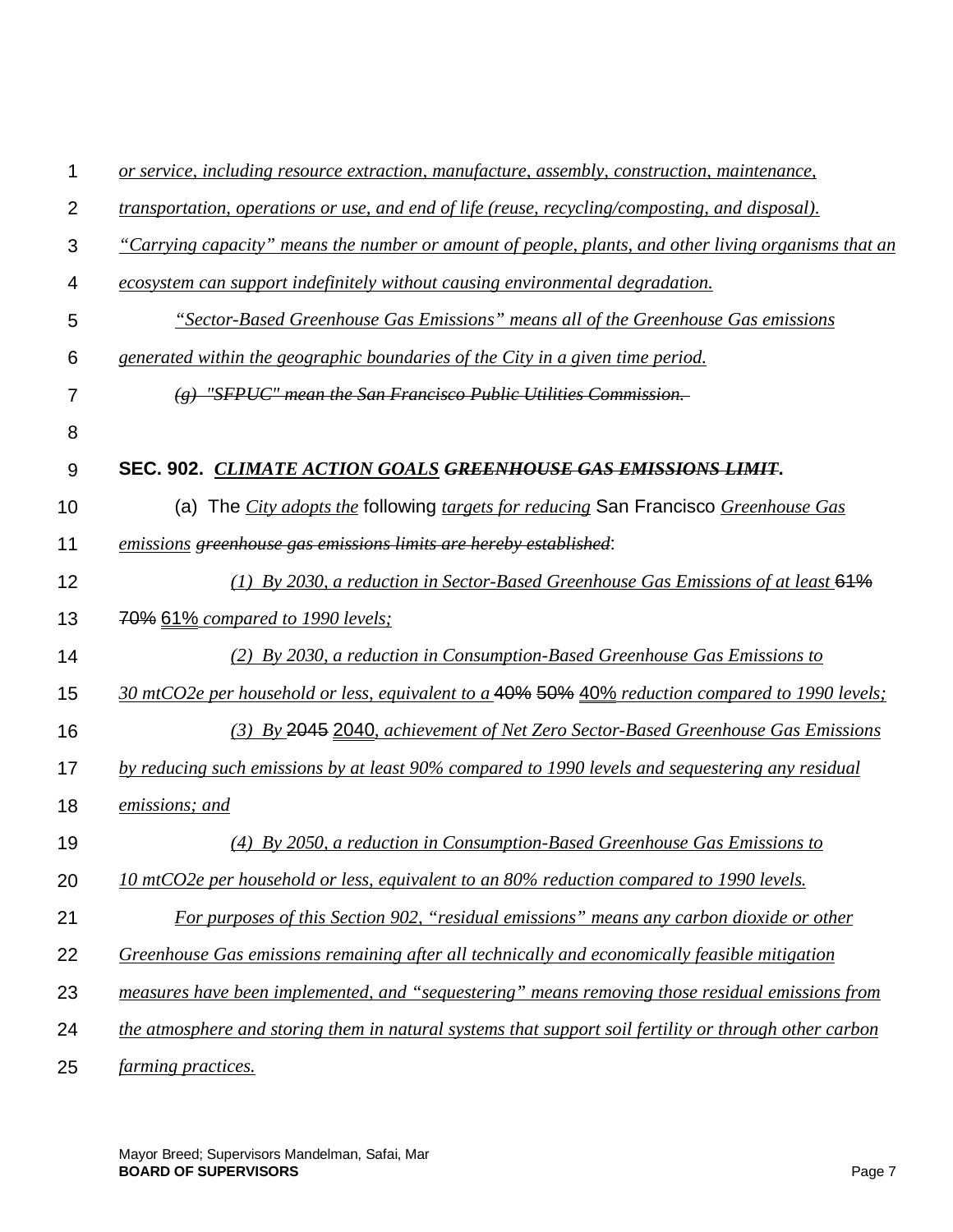| 1              | $(i)$ By 2008, determine 1990 City greenhouse gas emissions as provided in                               |
|----------------|----------------------------------------------------------------------------------------------------------|
| $\overline{2}$ | Section 902(c) below;                                                                                    |
| 3              | (ii) By 2017, reduce greenhouse gas emissions by 25 percent below 1990 levels;                           |
| 4              | $(iii)$ By 2025, reduce greenhouse gas emissions by 40 percent below 1990 levels; and                    |
| 5              | $(iv)$ By 2050, reduce greenhouse gas emissions to 80 percent below 1990 levels. These                   |
| 6              | targets shall remain in effect unless otherwise amended or repealed.                                     |
| 7              | (b) In order to meet the emissions reduction targets set out in subsection (a), the City shall           |
| 8              | pursue the sustainability goals of the 0-80-100-Roots Climate Action Framework, as follows:              |
| 9              | (1) Zero Waste. By 2030, a reduction in the generation of solid waste of at least $15\%$                 |
| 10             | below 2015 levels and a reduction in the amount of solid waste disposed of by incineration or deposit    |
| 11             | in landfill of at least 50% below 2015 levels;                                                           |
| 12             | (2) Transportation. By 2030, an increase in low-carbon trips to at least $80\%$ of all trips             |
| 13             | measured and an increase in the level of electrification of vehicles to at least 25% of all private      |
| 14             | vehicles registered, and by 2040, an increase in the level of electrification of vehicles to 100% of all |
| 15             | <i>private vehicles registered;</i>                                                                      |
| 16             | (3) Energy. By 2025, supplying 100% renewable electricity, and by 2040 2045.                             |
| 17             | supplying 100% renewable energy;                                                                         |
| 18             | (4) Housing. Building at least 5,000 new housing units per year with maximum                             |
| 19             | affordability, <i>including</i> not less than 30% affordable units, and with an emphasis on retaining    |
| 20             | and rehabilitating existing housing.                                                                     |
| 21             | (5) Buildings. By 2021, requiring zero onsite fossil fuel emissions from all new                         |
| 22             | buildings, and by 2035, requiring zero onsite fossil fuel emissions from all large existing commercial   |
| 23             | buildings; and                                                                                           |
| 24             | (6) Roots. Sequestering carbon through ecosystem restoration, including increased                        |
| 25             | urban tree canopy, green infrastructure, and compost application.                                        |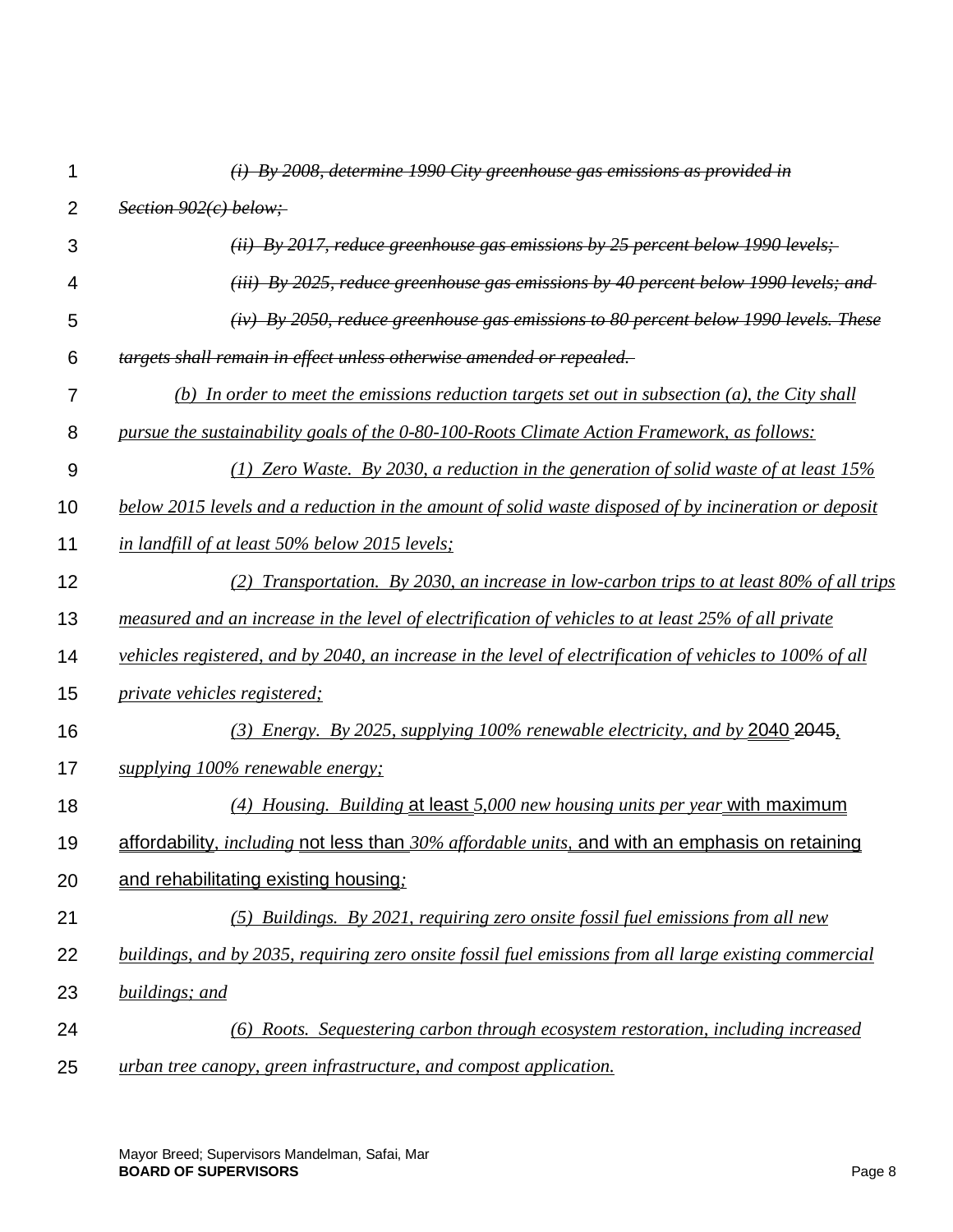4 5 6 7 8 9 10 11 12 13 14 15 16 17 *(b) All City departments shall consider the effect of all decisions and activities within their jurisdiction on green house gas emissions and undertake their responsibilities to the end that the City achieves the greenhouse gas emissions limits set forth in this Ordinance. (c) No later than January 1, 2009, the Commission on the Environment, shall, after one or more public hearings, determine what the greenhouse gas emissions level within the City and County of San Francisco for City and private enterprise activities was in 1990. Such determination shall be the baseline level for determining the greenhouse gas emission limits to be achieved in 2017 and 2050, under subsection (a), above. In determining the 1990 level, the Department of the Environment shall take into consideration the inventory identified in the Climate Action Plan, the methodology adopted by the State Air Board under AB 32, and the best available scientific, technological, and economic information and shall make reasonable efforts, where appropriate, to promote consistency between its methodology and the methodology used by other international, federal and state greenhouse gas emission measurement and reporting programs. (d) The Department of the Environment is urged to promulgate interim greenhouse gas* 

*(c) All climate action goals set out in subsection (b) shall also include the complementary goals* 

*of advancing racial and social equity, protecting public health (including the health needs of* 

*vulnerable populations), increasing community resilience, and fostering a more just economy.*

- 18 *emissions goals to facilitate the City's achievement of the 2017 and 2050 greenhouse gas emissions*
- 19 *limits set forth in Subsection (a), above, provided, however, that such interim goals shall be for*
- 20 *purposes of measuring the City's progress toward achieving the targets set forth in subsection (a),*
- 21 *above and shall not be independently binding.*

1

 $\mathfrak{p}$ 

3

- 22 *(e) The Department of the Environment shall, where appropriate and to the maximum extent*
- 23 *feasible, work with other local, State And federal governmental agencies, including but not limited to*
- 24 *the CARB, and non-profit entities to develop uniform standards and protocols for measuring, verifying*
- 25 *and reporting on greenhouse gas emissions.*

Mayor Breed; Supervisors Mandelman, Safai, Mar **BOARD OF SUPERVISORS** Page 9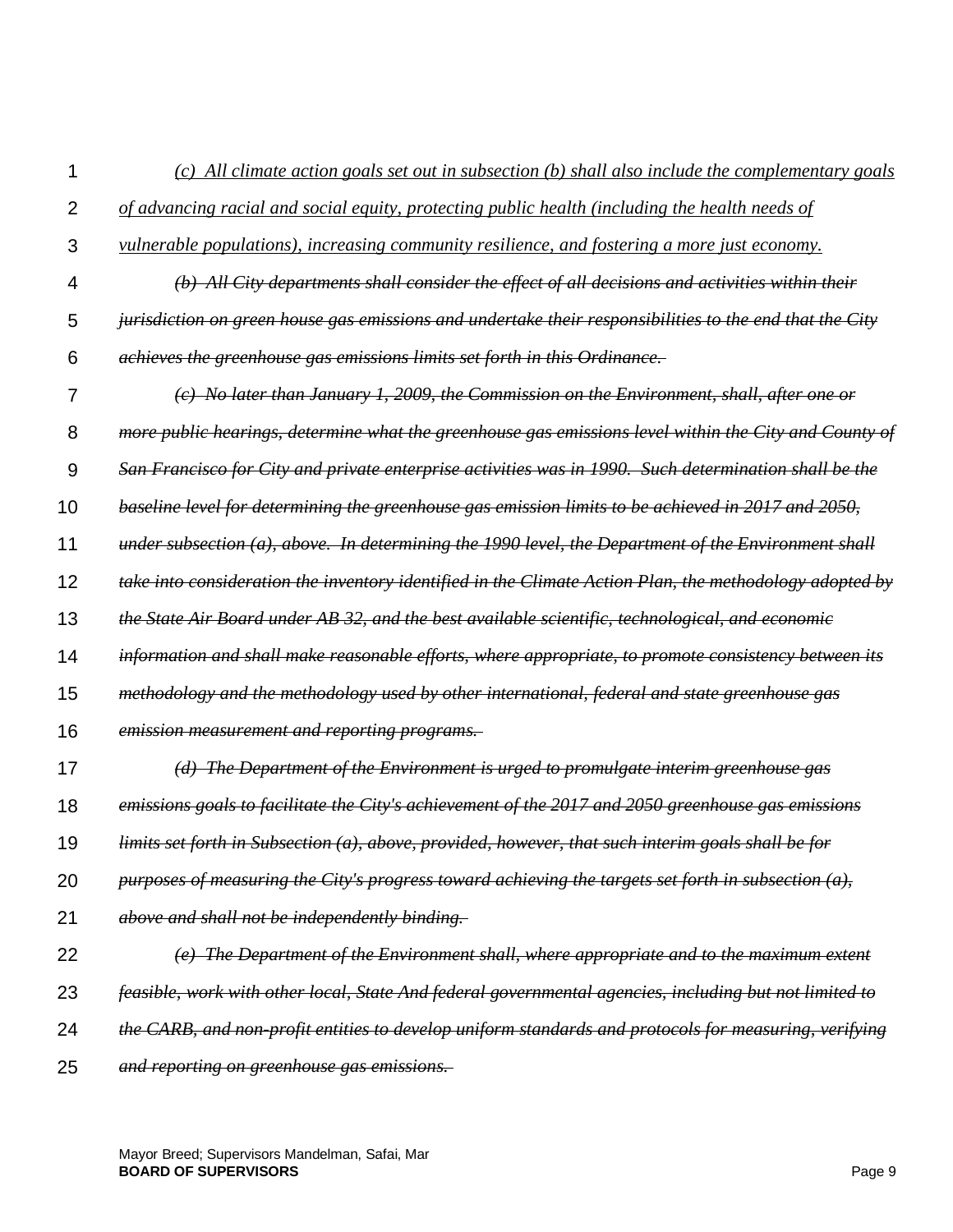1

| $\overline{2}$ | <b>SEC. 903. GREENHOUSE GAS EMISSIONS REDUCTION PLAN.</b>                                                 |
|----------------|-----------------------------------------------------------------------------------------------------------|
| 3              | (a) Consistent with its Charter duty regularly to produce an assessment of San Francisco's                |
| 4              | environmental condition, the Department of the Environment shall coordinate all departmental action       |
| 5              | plans, reports of actions taken, and their effectiveness in achieving the greenhouse gas emissions limits |
| 6              | provided herein.                                                                                          |
| 7              | $(b)$ The Department of the Environment, in cooperation with the SFPUC, shall manage the                  |
| 8              | City's monitoring and reporting obligations imposed, from time to time, by Federal or State law,          |
| 9              | including but not limited to requirements imposed by the CARB under AB32.                                 |
| 10             | (c) On or before January 30, 2009, all City departments shall assess GHG emissions                        |
| 11             | associated with their activities and submit, in a format specified by the Department of the Environment,  |
| 12             | a written action plan that identifies and makes recommendations on GHG emission reduction measures        |
| 13             | applicable to                                                                                             |
| 14             | $(i)$ operations of the department and other City greenhouse gas emission sources within                  |
| 15             | its jurisdiction, and                                                                                     |
| 16             | (ii) private sector greenhouse gas emission sources regulated by the department. Such                     |
| 17             | Plan shall identify the potential costs of identified measures and the estimated potential benefits of    |
| 18             | elements in the plan for reducing greenhouse gases, and may also identify other economic and non-         |
| 19             | economic impacts to the City's economy and environment-                                                   |
| 20             | $(d)$ In addition to the requirement set forth in subsection $(d)$ , above, the following requirements    |
| 21             | apply to the following City departments:                                                                  |
| 22             | (i) The San Francisco Planning Department shall:                                                          |
| 23             | $(A)$ Review the City's General Plan, including but not limited to the                                    |
| 24             | environmental protection, air quality, urban design and transportation elements, for consistency with     |
| 25             | this Ordinance and, as appropriate, urge the Planning Commission to recommend to the Board of             |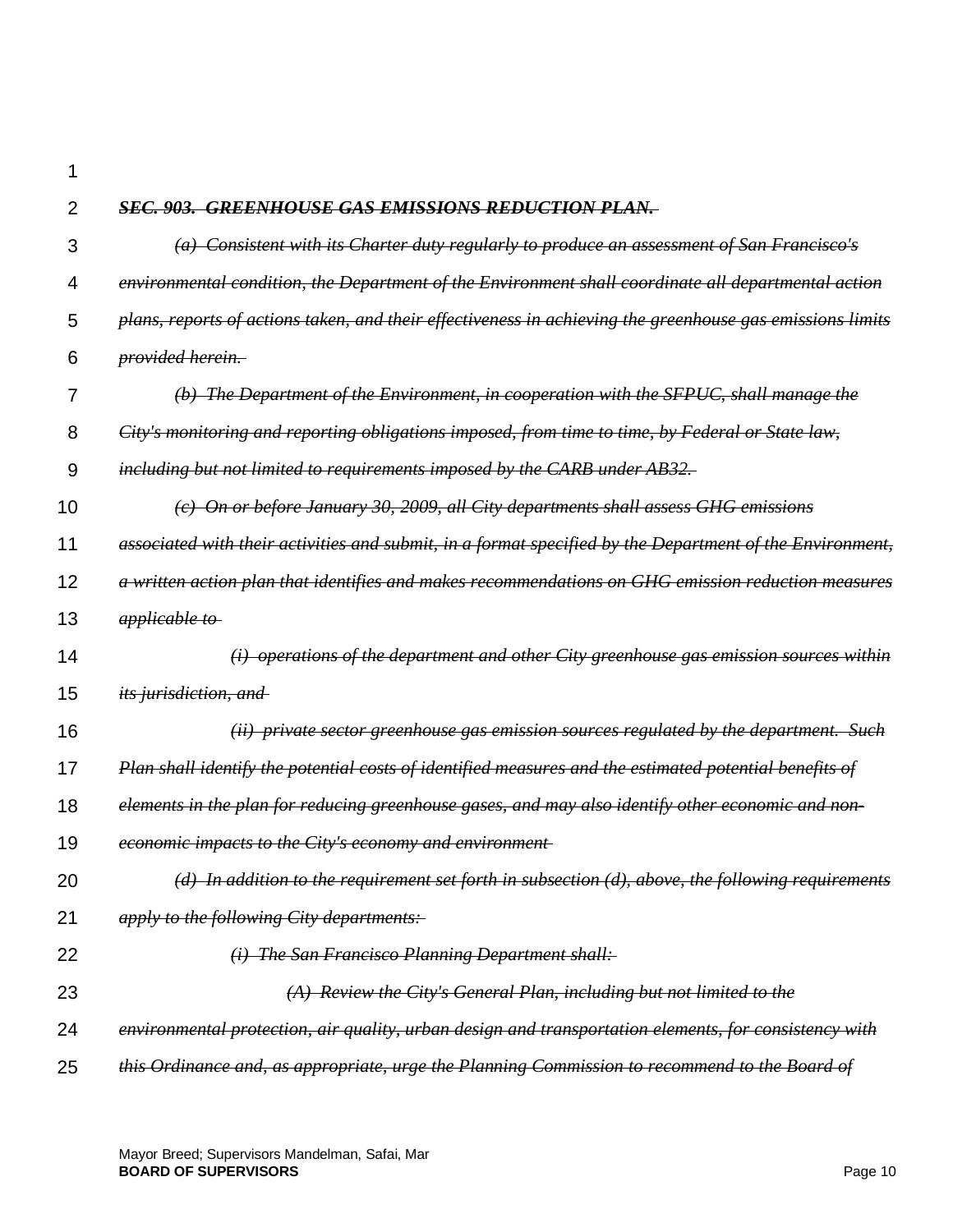| 1              | Supervisors amendments to the General Plan to add the greenhouse gas emissions limits in this           |
|----------------|---------------------------------------------------------------------------------------------------------|
| $\overline{2}$ | Ordinance and policies to achieve those targets;                                                        |
| 3              | (B) Include consideration of a project's impact on the San Francisco greenhouse                         |
| 4              | gas emissions limits in this Ordinance as part of its review under the California Environmental Quality |
| 5              | Act (CEQA); and                                                                                         |
| 6              | (C) In consultation with the Executive Director of the Municipal Transportation                         |
| 7              | Agency, Department of Public Health, San Francisco County Transportation Authority, the Department      |
| 8              | of the Environment and other affected City departments, review City transit, pedestrian, bicycle,       |
| 9              | parking, and transportation demand management programs and requirements within their jurisdiction       |
| 10             | and, as appropriate, recommend legislation to the Board of Supervisors that will enhance the City's     |
| 11             | "transit first" policy, encourage a shift to sustainable transportation modes for trips to, from, and   |
| 12             | within the City, and reduce transportation-related emissions to achieve City greenhouse gas emissions   |
| 13             | targets set forth in this Ordinance.                                                                    |
| 14             | (ii) The San Francisco Department of Building Inspection shall review and, as                           |
| 15             | appropriate, recommend to the Board of Supervisors amendments to the Building Code or other local       |
| 16             | $laws (A)$ to improve energy efficiency in new construction and in repairs and alterations to existing  |
| 17             | buildings, (B) to optimize energy efficiency of HVAC, lighting, and other building systems, and (C) to  |
| 18             | <i>mandate retrofitting of buildings at time of sale.</i>                                               |
| 19             | (iii) The Department of Public Works shall:                                                             |
| 20             | (A) Review maintenance and construction standards, programs and                                         |
| 21             | requirements within its jurisdiction and, as appropriate, develop orders, regulations, or amendments to |
| 22             | the Department's Standard Plans and Specifications to address the policies of this Ordinance and/or     |
| 23             | recommend legislation to the Board of Supervisors, including amendments to the Public Works Code or     |
| 24             | other City codes or ordinances, to achieve the greenhouse gas emissions limits set forth in this        |
| 25             | Ordinance; and                                                                                          |

Mayor Breed; Supervisors Mandelman, Safai, Mar **BOARD OF SUPERVISORS** Page 11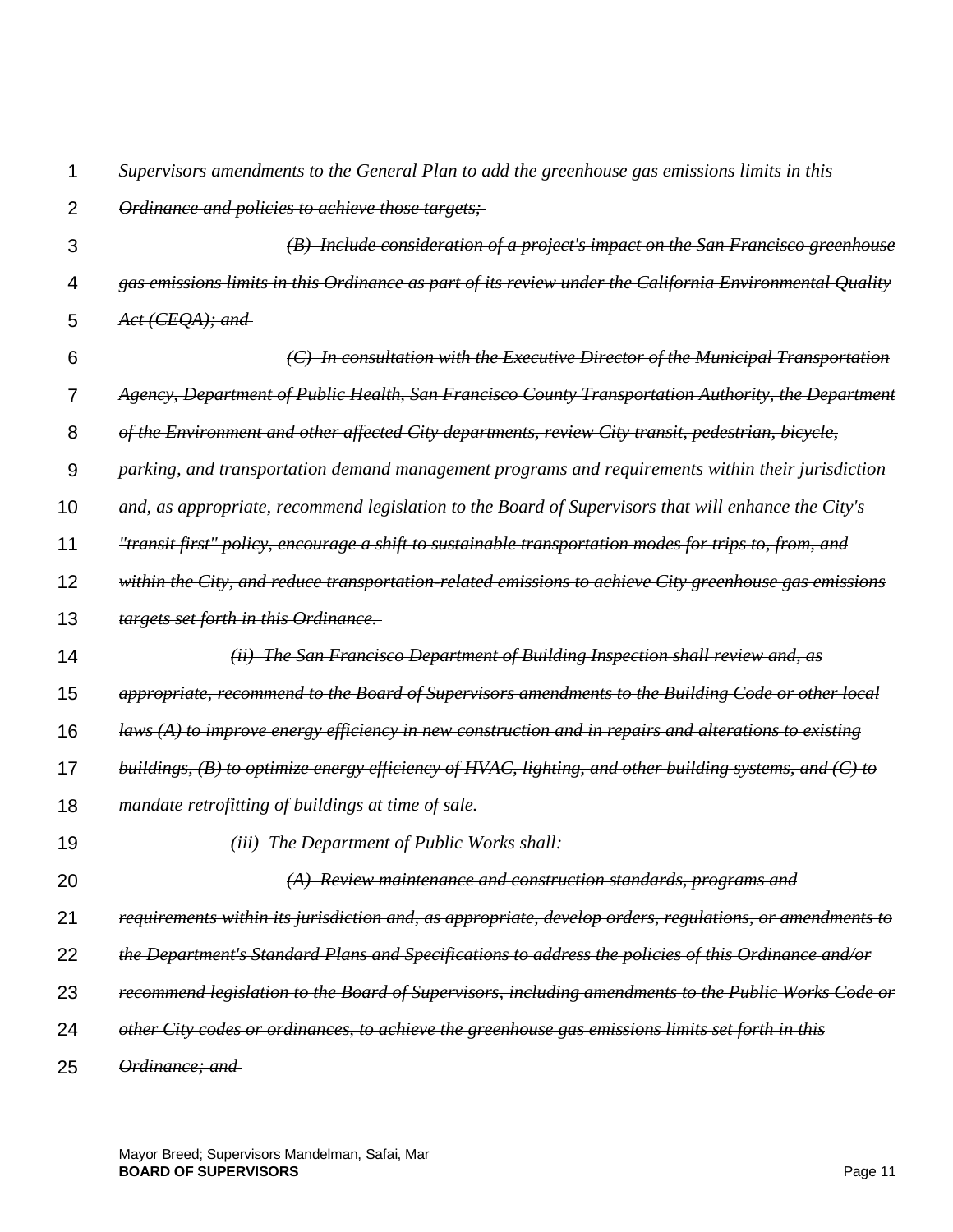| 1  | (B) in consultation with the SFPUC and other affected City Departments,                                    |
|----|------------------------------------------------------------------------------------------------------------|
| 2  | review, and as appropriate recommend changes to street and other public lighting standards to              |
| 3  | enhance energy efficiency and thereby reduce City greenhouse gas emissions.                                |
| 4  | $(iv)$ The City Administrator shall:                                                                       |
| 5  | $(A)$ review, in consultation with the SFPUC, the energy efficiency of City                                |
| 6  | buildings and city occupied leascholds, and, as necessary, recommend cost effective steps to increase      |
| 7  | their efficiency, and                                                                                      |
| 8  | (B) in collaboration with the Department of the Environment and other affected                             |
| 9  | City departments, review, and, as appropriate, recommend amendments to City procurement laws and           |
| 10 | practices, including but not limited to Chapter 2 of this Code (Environmentally Preferable Purchasing      |
| 11 | Ordinance), to include the impact of City procurement decisions on greenhouse gas emissions.               |
| 12 |                                                                                                            |
| 13 | <b>SEC. 903. FUTURE CLIMATE ACTION GOALS.</b>                                                              |
| 14 | (a) The San Francisco Public Utilities Commission, in consultation with relevant City                      |
| 15 | departments, community stakeholders, and technical experts, shall identify water conservation targets      |
| 16 | that include sustainable use practices, water recycling, and water reuse.                                  |
| 17 | The Office of Resilience and Capital Planning, in consultation with the San Francisco<br>(b)               |
| 18 | <b>Public Utilities Commission, the Department of the Environment, relevant City departments,</b>          |
| 19 | community stakeholders, and technical experts, shall identify energy resilience targets that will help the |
| 20 | City prepare for and recover from energy disruptions with the minimum use of additional fossil fuels.      |
| 21 |                                                                                                            |
| 22 | SEC. 904. MANDATORY ANNUAL GREENHOUSE GAS EMISSIONS REPORTING.                                             |
| 23 | (a) Beginning at the close of fiscal year 2008-2009, no later than 90 days after the close of              |
| 24 | each fiscal year, all City departments shall submit, in a format specified by the Department of the        |
| 25 | Environment, a written update of the plans, status of any recommendation required by Section 903, and      |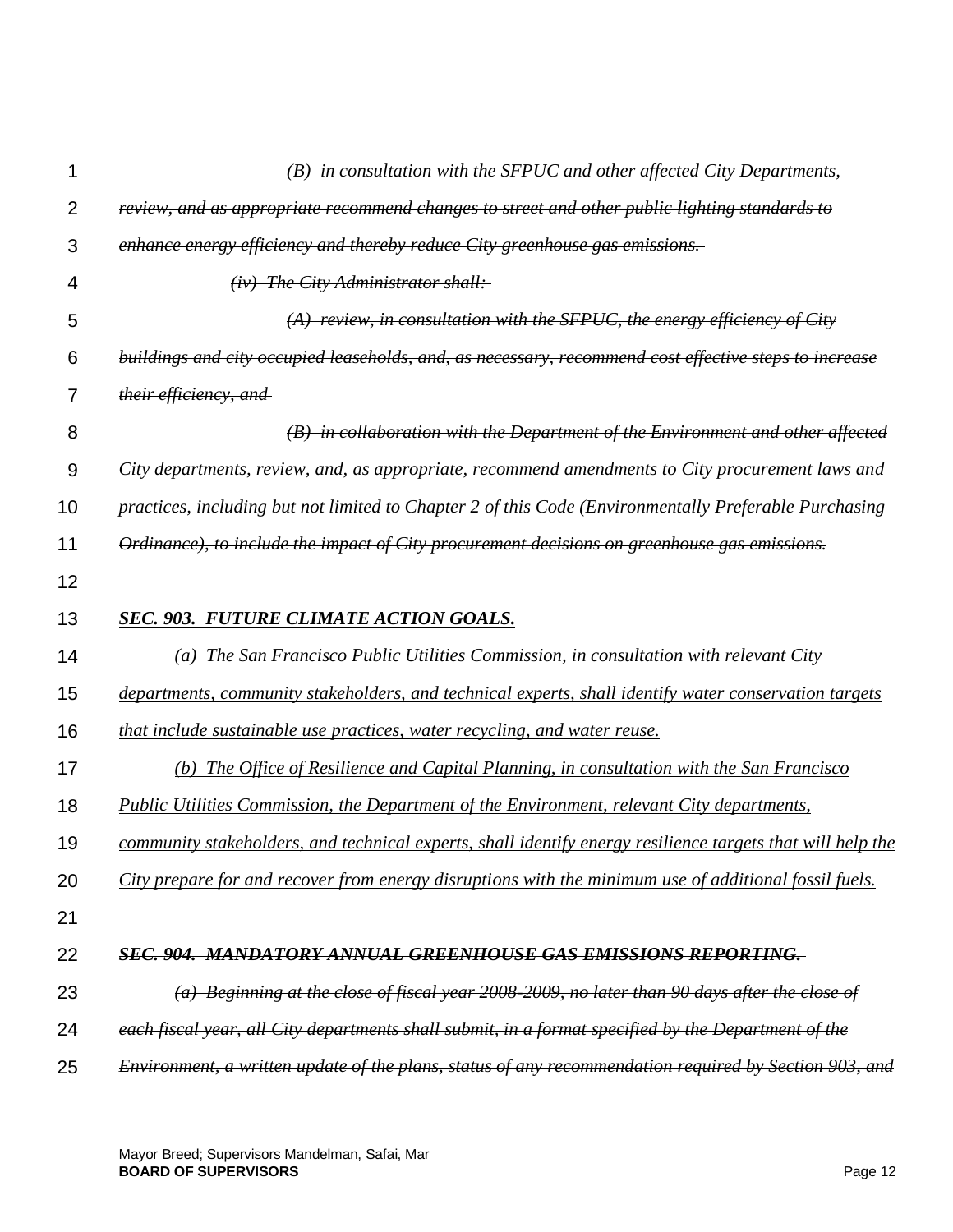| 1              | the GHG emission reductions from actions taken to the Department of the Environment. Such updates    |
|----------------|------------------------------------------------------------------------------------------------------|
| $\overline{2}$ | shall, to the extent feasible, provide information to enable the Department of the Environment to    |
| 3              | ealculate the City's progress toward meeting the greenhouse gas emissions limits set forth in this   |
| 4              | Ordinance.                                                                                           |
| 5              | (b) Beginning in January 2010, and annually thereafter, and based on the written reports             |
| 6              | required in Section 904(a) and such other reliable data as the Department of the Environment shall   |
| $\overline{7}$ | compile, the Department of the Environment shall report to the Board of Supervisors on the City's    |
| 8              | progress toward achieving the San Francisco greenhouse gas emissions limits of this Ordinance. Such  |
| 9              | annual report shall be consistent with the methodology established by the Department of the          |
| 10             | Environment under Section $903(c)$ , except that the Department of the Environment may revise such   |
| 11             | methodology to conform to recognized protocols.                                                      |
| 12             |                                                                                                      |
| 13             | <b>SEC. 904. CLIMATE ACTION PLAN.</b>                                                                |
| 14             | (a) By December 31, 2021, the Department of the Environment shall prepare and submit for             |
| 15             | the Mayor's approval a Climate Action Plan (CAP) which shall do all of the following:                |
| 16             | (1) Align with the Paris Climate Agreement to limit global warming to 1.5 degrees                    |
| 17             | Celsius, and with the emissions reduction targets established in Section 902.                        |
| 18             | (2) Incorporate an equity framework that addresses historic racial and social                        |
| 19             | inequities; prioritizes social, economic, and environmental benefits derived from implementing the   |
| 20             | CAP; and ensures an equitable distribution of those benefits. This framework shall consider:         |
| 21             | $(A)$ The engagement and prioritization of those who are most impacted by                            |
| 22             | climate change and have historically had the least influence in decision-making processes, including |
| 23             | <u>low-income communities of color and other impacted populations;</u>                               |
| 24             | (B) Burdens and/or unintended consequences of related actions, especially for                        |
| 25             | <u>low-income communities of color and other vulnerable populations; and</u>                         |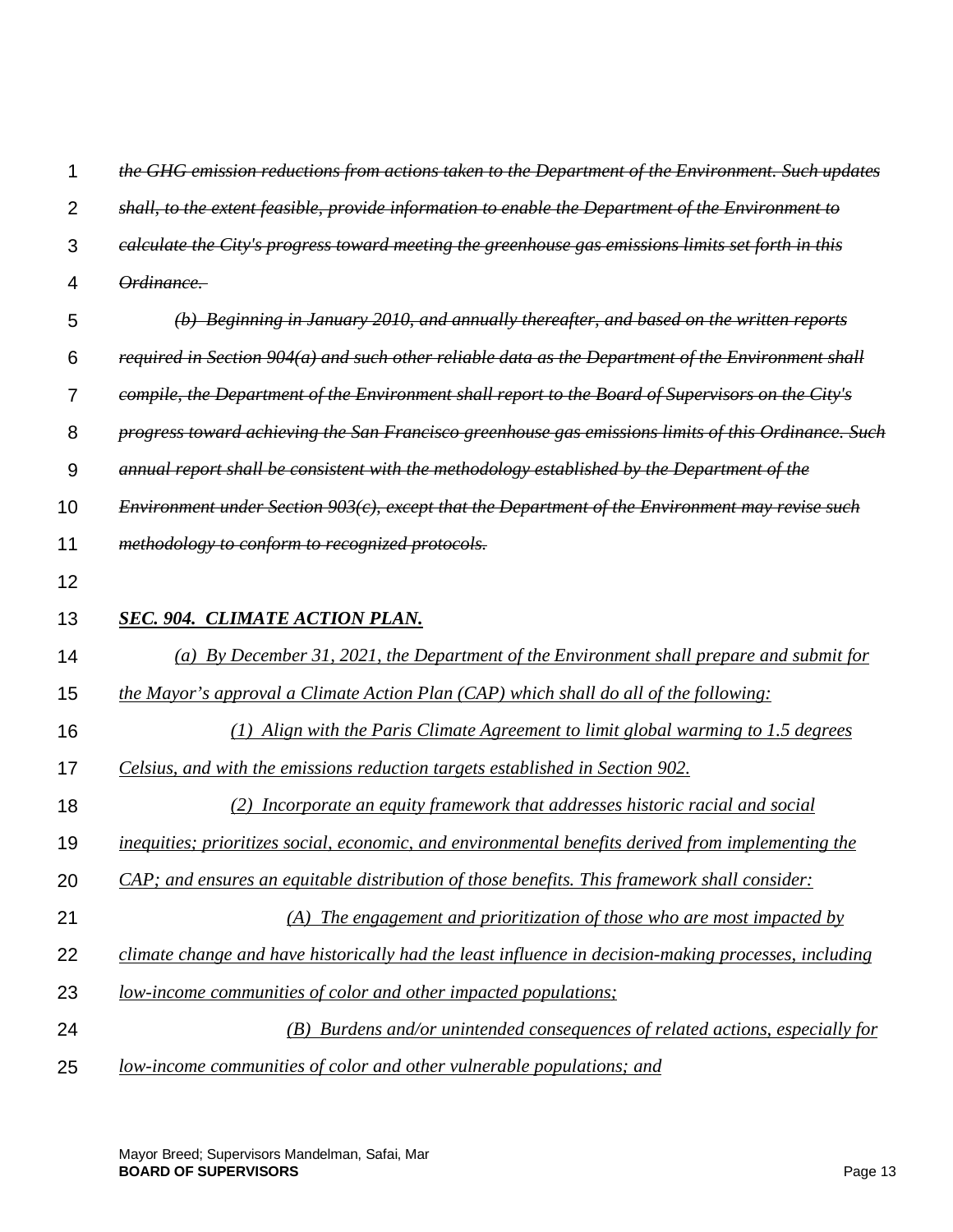|                | (C) Social interventions needed to secure workers' rights and livelihoods when                         |
|----------------|--------------------------------------------------------------------------------------------------------|
| $\overline{2}$ | economies are shifting to responsible production and consumption, collectively referred to as a "just  |
| 3              | transition" framework, and other impacts on workforce and job opportunities.                           |
| 4              | (3) Identify and leverage synergies, where feasible, with the City's existing or proposed              |
| 5              | climate adaptation and mitigation measures set out in the Hazards and Climate Resilience Plan.         |
| 6              | (4) Incorporate a health and vulnerable populations framework that shall consider:                     |
| 7              | (A) Climate and health co-benefits, especially targeted to populations and                             |
| 8              | communities disproportionately impacted by climate change; and                                         |
| 9              | (B) Potential negative health impacts to individual and communities, especially                        |
| 10             | <i>vulnerable populations.</i>                                                                         |
| 11             | $(5)$ Include, but not be limited to, the following elements: energy supply; transportation            |
| 12             | and land use; building operations; housing; responsible production and consumption; and carbon         |
| 13             | sequestration. No later than one year after the adoption of the ordinance in Board File No. 210563     |
| 14             | enacting this Section 904, the Department of the Environment in coordination with the Public Utilities |
| 15             | Commission shall prepare a water element for the CAP.                                                  |
| 16             | (6) Identify strategies and/or make recommendations to achieve emissions reduction                     |
| 17             | targets for all elements. If targets have not been established in Section 902, the CAP shall recommend |
| 18             | approaches on goals and principles. Each strategy or recommendation shall:                             |
| 19             | (A) Identify parties responsible for implementation;                                                   |
| 20             | (B) Incorporate an estimated cost; and                                                                 |
| 21             | Contain key performance indicators and explicit equity metrics to measure                              |
| 22             | progress.                                                                                              |
| 23             | The Department of the Environment shall update the Climate Action Plan every five years.               |
| 24             |                                                                                                        |
| 25             |                                                                                                        |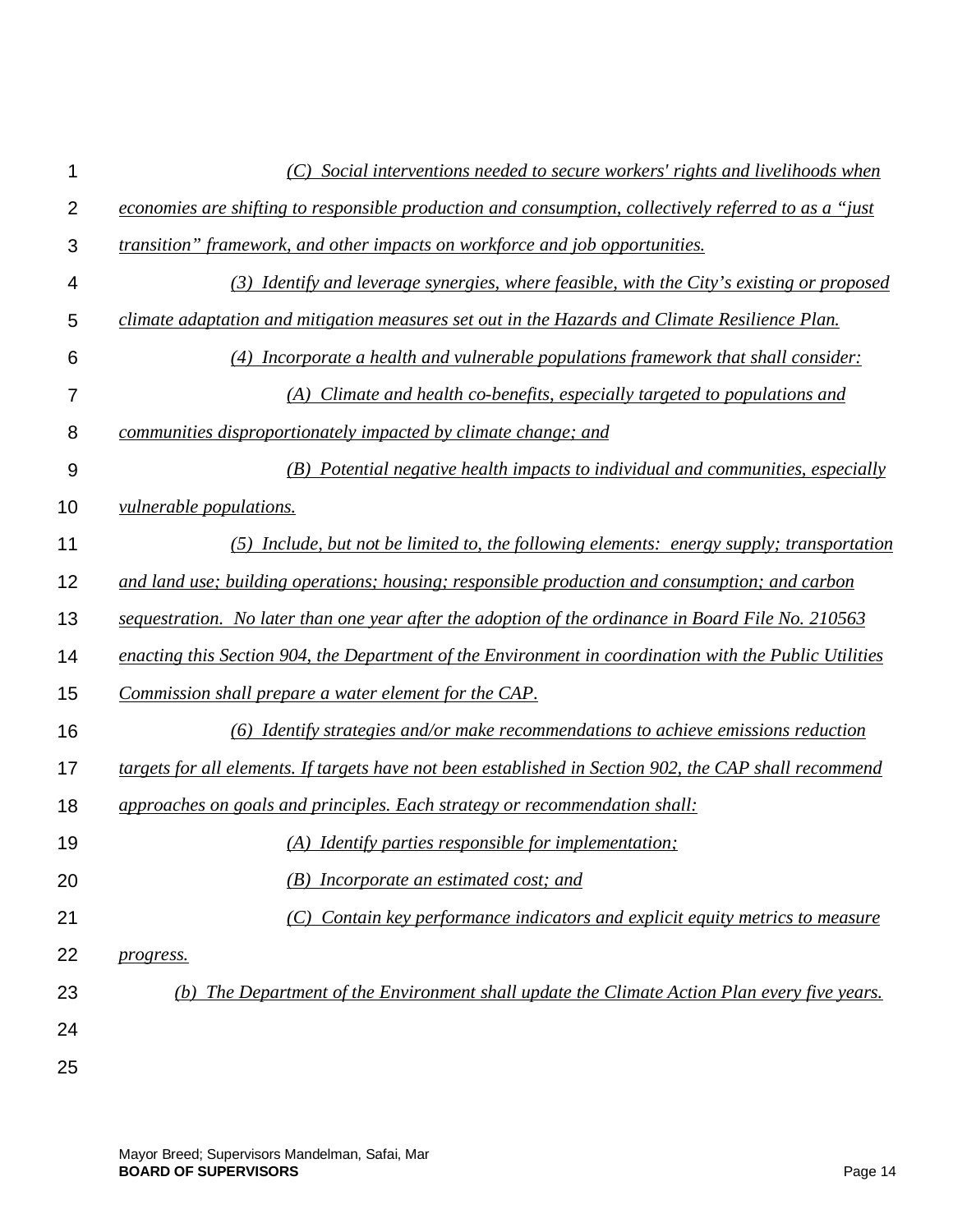## 1 *SEC. 905. ENFORCEMENT.*

| $\overline{2}$ | The Department of the Environment shall report any non-compliance with the reporting                    |
|----------------|---------------------------------------------------------------------------------------------------------|
| 3              | requirements of this Ordinance to the Mayor and the Board of Supervisors.                               |
| 4              |                                                                                                         |
| 5              | <b>SEC. 905. CITY DEPARTMENT ROLES AND RESPONSIBILITIES.</b>                                            |
| 6              | (a) The Department of the Environment shall be the lead agency for developing and publicizing           |
| 7              | the Climate Action Plan, including updates. The Department shall:                                       |
| 8              | (1) Lead the development of strategies, key performance indicators, and equity metrics                  |
| 9              | to be included in the CAP;                                                                              |
| 10             | Coordinate an interagency effort with the Planning Department, Municipal<br>(2)                         |
| 11             | Transportation Agency, Department of Public Works, Department of Public Health, Department of           |
| 12             | <b>Building Inspection, City Administrator's Office, Office of Resilience and Capital Planning, San</b> |
| 13             | Francisco Public Utilities Commission and other relevant City agencies to develop and adopt updates     |
| 14             | to the CAP; and                                                                                         |
| 15             | Work with relevant agencies, key stakeholders, and community members to develop,<br>(3)                 |
| 16             | adopt, and monitor the implementation of the CAP.                                                       |
| 17             | (b) The Planning Department shall:                                                                      |
| 18             | (1) Review the City's Planning Code to ensure that Area Plans and development                           |
| 19             | projects are consistent with the targets and aims set out in the CAP and this Chapter 9;                |
| 20             | (2) Review the City's General Plan for consistency and support of the City's                            |
| 21             | Greenhouse Gas emissions targets and climate action goals, with guidance from the State's Office of     |
| 22             | Planning and Research on incorporating climate change and resilience into land use planning, and, as    |
| 23             | needed, update and amend relevant elements through the support of the Planning Commission and           |
| 24             | <b>Board of Supervisors;</b>                                                                            |
| $\sim$ $\sim$  |                                                                                                         |

25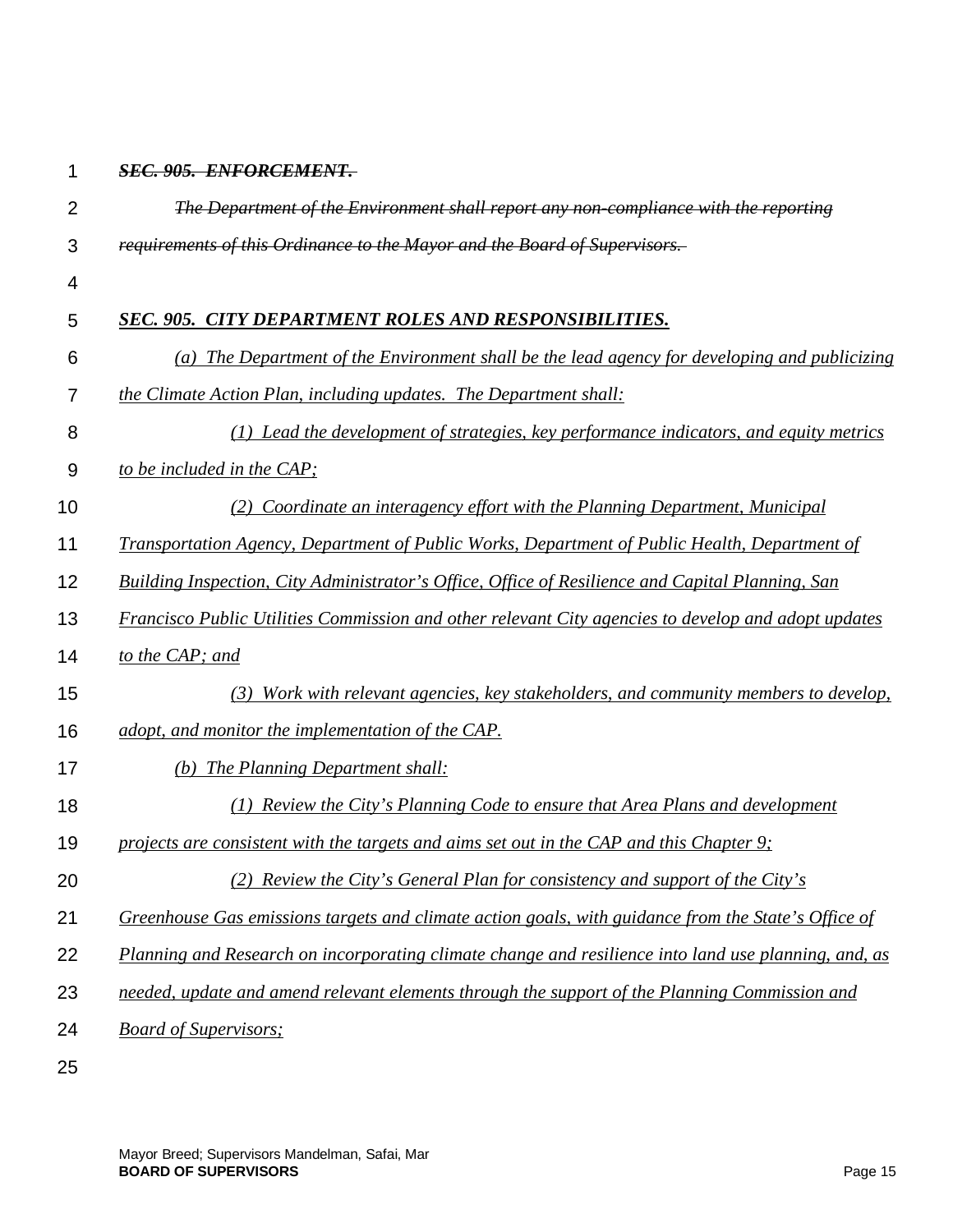| 1              | $(3)$ Continue to implement State, regional, and/or local requirements to consider a                        |
|----------------|-------------------------------------------------------------------------------------------------------------|
| $\overline{2}$ | project's Greenhouse Gas impacts as part of its review under the California Environmental Quality Act       |
| 3              | (CEQA) regarding San Francisco's emissions targets in this Chapter 9; and                                   |
| 4              | (4) Advance plans, policies, and projects that support increased affordable housing                         |
| 5              | production for all income levels, especially in proximity to public transit, and that preserve affordable   |
| 6              | housing at low- and moderate-income levels.                                                                 |
| 7              | (c) The Department of Public Health shall:                                                                  |
| 8              | (1) In consultation with the Department of the Environment, develop an element of the                       |
| 9              | CAP addressing climate impacts on health and vulnerable populations, including:                             |
| 10             | (A) Analyzing climate change as a public health threat;                                                     |
| 11             | Identifying inequalities in the distribution of public health impacts; and<br>( <i>B</i> )                  |
| 12             | Connecting climate action strategies to associated health and equity co-<br>(C)                             |
| 13             | benefits.                                                                                                   |
| 14             | (2) Develop a health and vulnerable populations framework for evaluating proposed                           |
| 15             | climate action strategies to inform the implementation of those strategies; and                             |
| 16             | (3) Monitor and evaluate climate, health, and equity metrics in cooperation with public                     |
| 17             | agencies and key stakeholders, including the San Francisco Health Improvement Partnership; share            |
| 18             | data with City departments and the public; and use the data to continually improve strategic actions        |
| 19             | and address emerging issues, gaps, and unintended consequences impacting health and vulnerable              |
| 20             | <i>populations.</i>                                                                                         |
| 21             | (d) The Department of Building Inspection shall:                                                            |
| 22             | (1) Support the development and implementation of high-performance green building                           |
| 23             | codes to achieve higher levels of energy efficiency and the eventual elimination of the use of fossil fuels |
| 24             | in buildings to achieve San Francisco's emissions targets set forth in Section 902; and                     |
| 25             |                                                                                                             |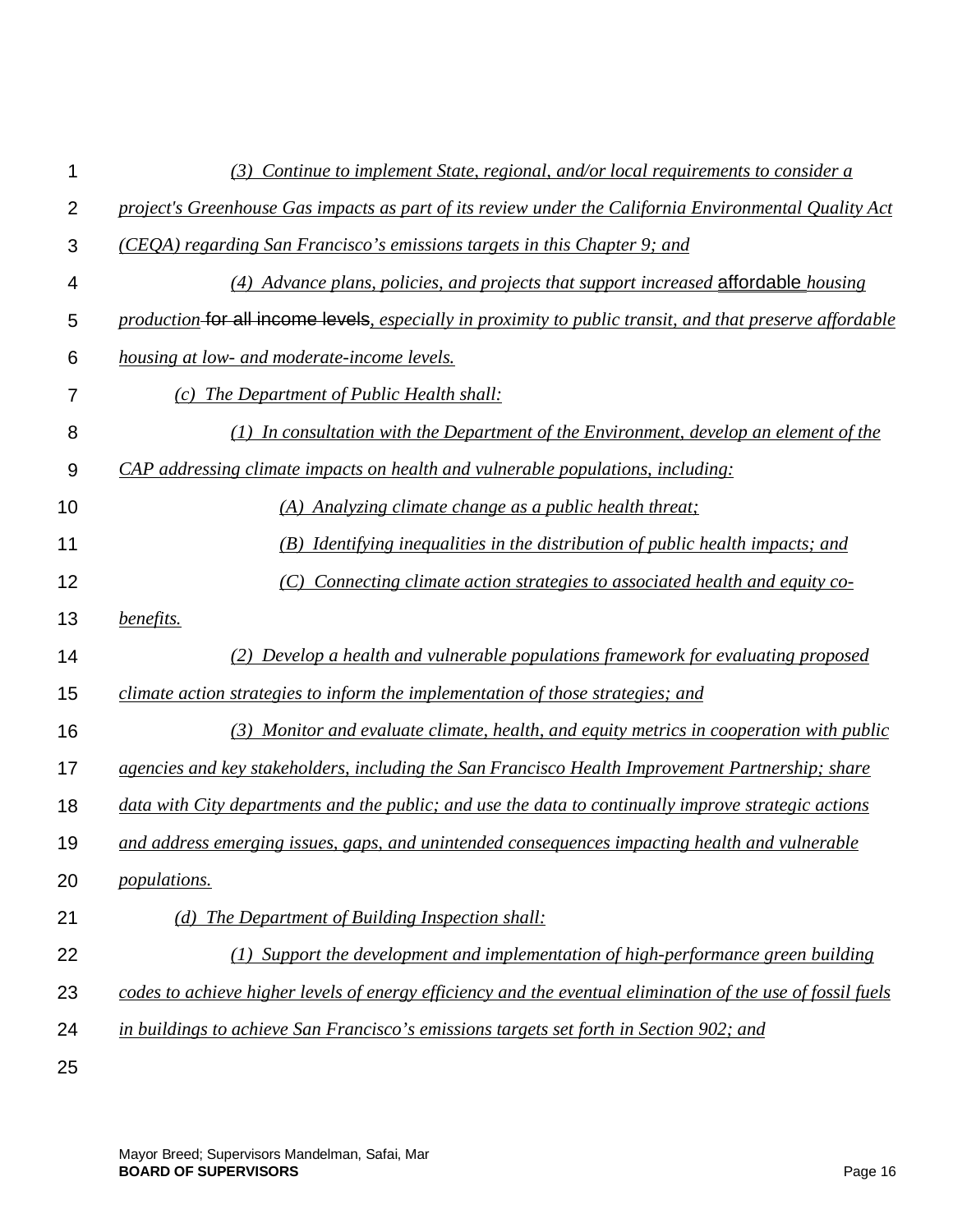| 1              | (2)<br>Work with the Department of the Environment on the development of strategies,                   |
|----------------|--------------------------------------------------------------------------------------------------------|
| $\overline{2}$ | actions, key performance indicators, and equity metrics to be included in the buildings element of the |
| 3              | CAP.                                                                                                   |
| 4              | (e) The Department of Public Works shall:                                                              |
| 5              | (1) Consider San Francisco's emissions targets set forth in Section 902 in updates                     |
| 6              | related to the Department's Standard Plans and Specifications and in the design, construction,         |
| $\overline{7}$ | maintenance and management of public buildings and infrastructure projects;                            |
| 8              | (2) Work with City departments and stakeholders to ensure that the public right-of-way                 |
| 9              | allows for electrification of buildings and transportation; and                                        |
| 10             | (3) Work with the Department of the Environment on the carbon sequestration element                    |
| 11             | of the CAP, including consideration of the climate and resilience benefits of planting and maintaining |
| 12             | street trees, median landscaping, and pocket parks.                                                    |
| 13             | The San Francisco Municipal Transportation Agency shall:<br>(f)                                        |
| 14             | (1) Work with the Department of the Environment, the Planning Department, the San                      |
| 15             | <b>Francisco County Transportation Authority and the Department of Public Health to develop and</b>    |
| 16             | implement projects, strategies, actions, key performance indicators, and equity metrics to be included |
| 17             | in the transportation and land use element of the CAP, with an emphasis on advancing projects that     |
| 18             | shift single-occupant automobile trips to other modes of transportation ("mode shift") by prioritizing |
| 19             | the right-of-way for low-carbon and efficient modes through efforts such as improved parking           |
| 20             | management, utilization of pricing, development of local and regional transit and active mobility      |
| 21             | networks, and electrifying gas-powered vehicles.                                                       |
| 22             | (2) Act as the lead agency on coordinating with other relevant departments and other                   |
| 23             | key stakeholders to ensure that the transportation and land use element reflects the City's policy and |
| 24             | programmatic priorities in this area, including the integration of existing Citywide transportation    |
| 25             | planning efforts, goals, data sources, and other considerations into the CAP.                          |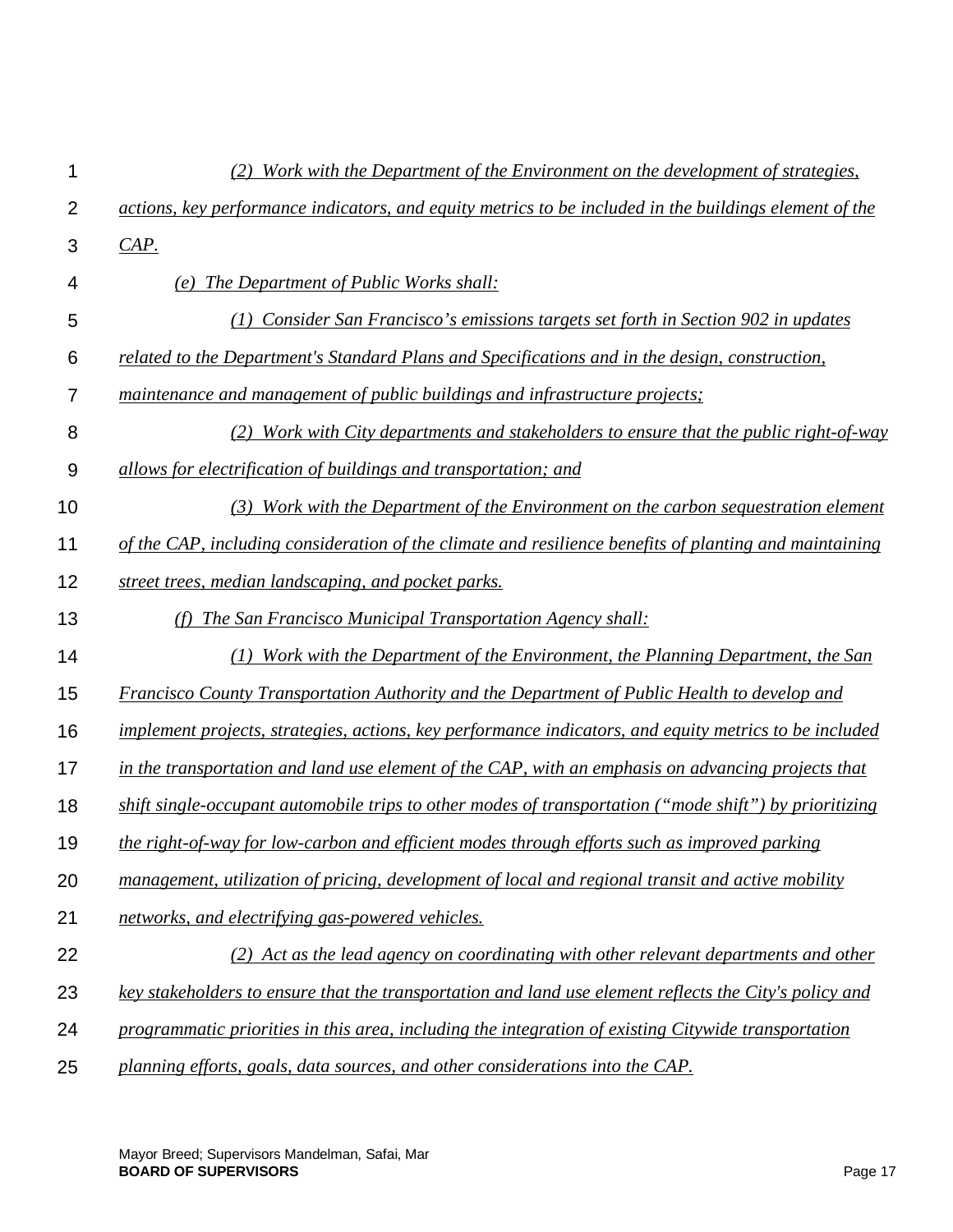| 1              | (g) The San Francisco Public Utilities Commission shall:                                             |
|----------------|------------------------------------------------------------------------------------------------------|
| $\overline{2}$ | (1) Lead the development of strategies, actions, key performance indicators, and equity              |
| 3              | metrics to be included in the energy element of the CAP, including proposals for meeting the City's  |
| 4              | Renewable Energy goals and for developing community programming that reduces Greenhouse Gas          |
| 5              | emissions and incentivizes electrification.                                                          |
| 6              | (2) Maintain energy supply portfolios for its energy-providing programs that align with              |
| 7              | the Greenhouse Gas emission targets set forth in Section 902.                                        |
| 8              | (h) The Office of Resilience and Capital Planning under the City Administrator shall:                |
| 9              | Collaborate with the Department of the Environment and other City departments to<br>(I)              |
| 10             | align long-term funding needs with climate adaptation or mitigation strategies and to reflect those  |
| 11             | priorities in the 10-year capital plan and in agency capital plans; and                              |
| 12             | Work with the Department of the Environment and other departments to coordinate<br>(2)               |
| 13             | and prioritize climate adaptation and mitigation strategies articulated in the Office's Hazards and  |
| 14             | Climate Resilience Plan and the CAP.                                                                 |
| 15             | (i) The Purchasing Department under the City Administrator shall work with the Department of         |
| 16             | the Environment and other departments to review, and, as appropriate, recommend amendments to        |
| 17             | City procurement laws and practices, including but not limited to Chapter 2 of this Code             |
| 18             | (Environmentally Preferable Purchasing Ordinance), to include the impact of City procurement         |
| 19             | decisions on achieving City emissions reduction targets and achieving other environmental and health |
| 20             | benefits.                                                                                            |
| 21             | (j) All City agencies shall, as needed:                                                              |
| 22             | (1) Provide data, information, and feedback to the Department of the Environment in                  |
| 23             | developing the CAP;                                                                                  |
| 24             |                                                                                                      |
| 25             |                                                                                                      |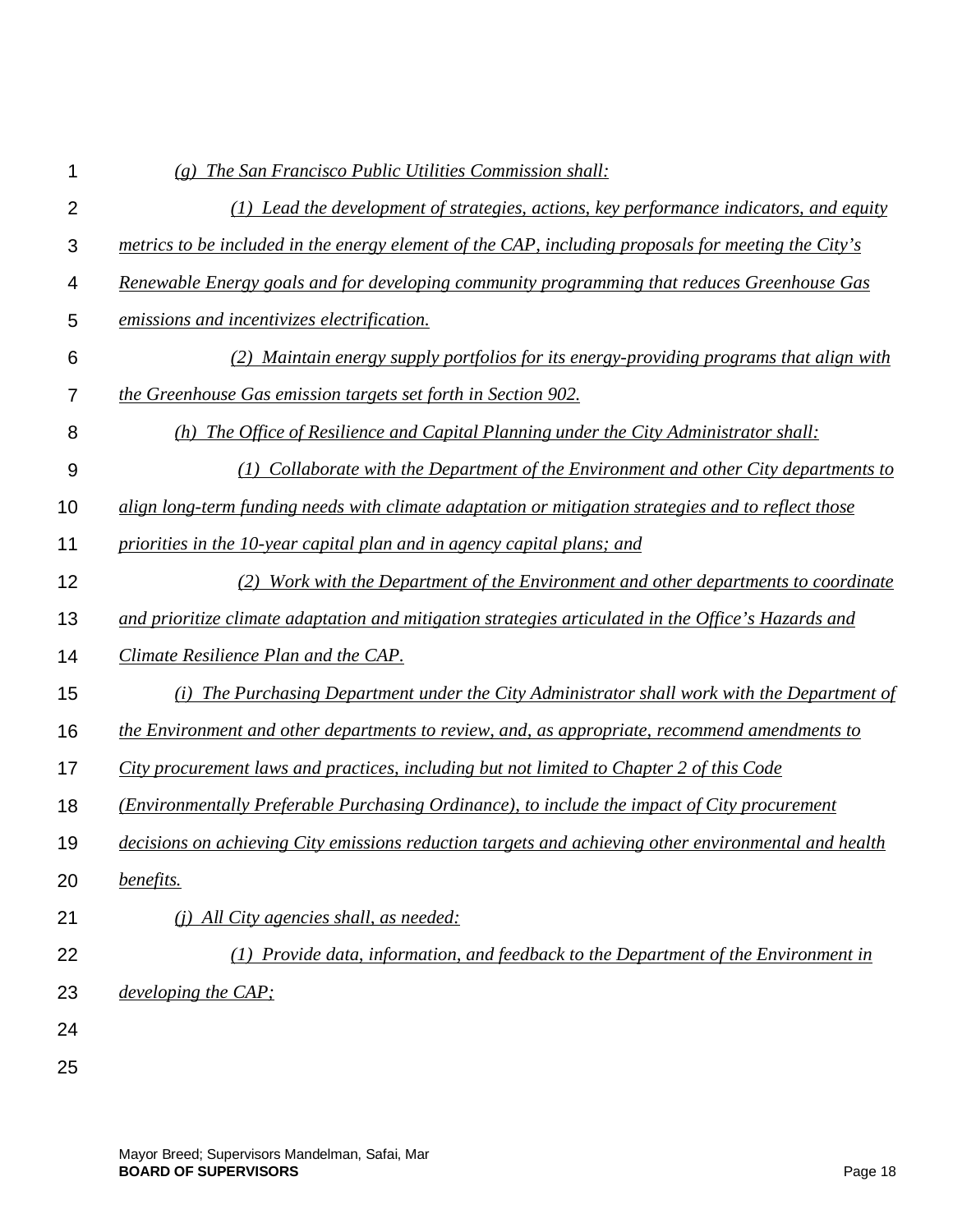| 1              | (2) Consider the effect of decisions and activities under their jurisdiction on the goals of           |
|----------------|--------------------------------------------------------------------------------------------------------|
| $\overline{2}$ | reducing Greenhouse Gas emissions and at the same time promoting racial and social equity,             |
| 3              | consistent with the CAP and the goals set forth in Section 902;                                        |
| 4              | (3) Streamline the review and approval processes for housing projects,                                 |
| 5              | particularly those projects with 100% affordable housing and development agreement                     |
| 6              | projects;                                                                                              |
| 7              | (43) Coordinate with other City departments on the development and implementation of                   |
| 8              | <i>climate-related regulations;</i>                                                                    |
| 9              | (54) Improve interagency coordination and communication, and coordinate funding                        |
| 10             | where feasible, to advance ongoing City initiatives with co-benefits for climate change, health and    |
| 11             | equity, including Vision Zero, Transit First, and City targets for affordable housing development; and |
| 12             | (65) Support community engagement efforts for the CAP.                                                 |
| 13             |                                                                                                        |
| 14             | <b>SEC. 907. LOCAL ENERGY GENERATION.</b>                                                              |
| 15             | The Board of Supervisors urges the SFPUC to develop and to implement an energy action plan             |
| 16             | that includes at least the following:                                                                  |
| 17             | $(a)$ In coordination with the Department of the Environment, develop a plan to achieve the goal       |
| 18             | of San Francisco becoming fossil fuel free by 2030;                                                    |
| 19             | (b) In coordination with the Department of the Environment, setting annual goals for                   |
| 20             | generating electricity locally through renewable generation; and                                       |
| 21             | (c) Integrating the greenhouse gas emissions targets and policies of this Ordinance into the           |
| 22             | <b>Sewer Master Plan.</b>                                                                              |
| 23             |                                                                                                        |
| 24             | SEC. 907. MONITORING, EVALUATION, AND REPORTING.                                                       |
| 25             |                                                                                                        |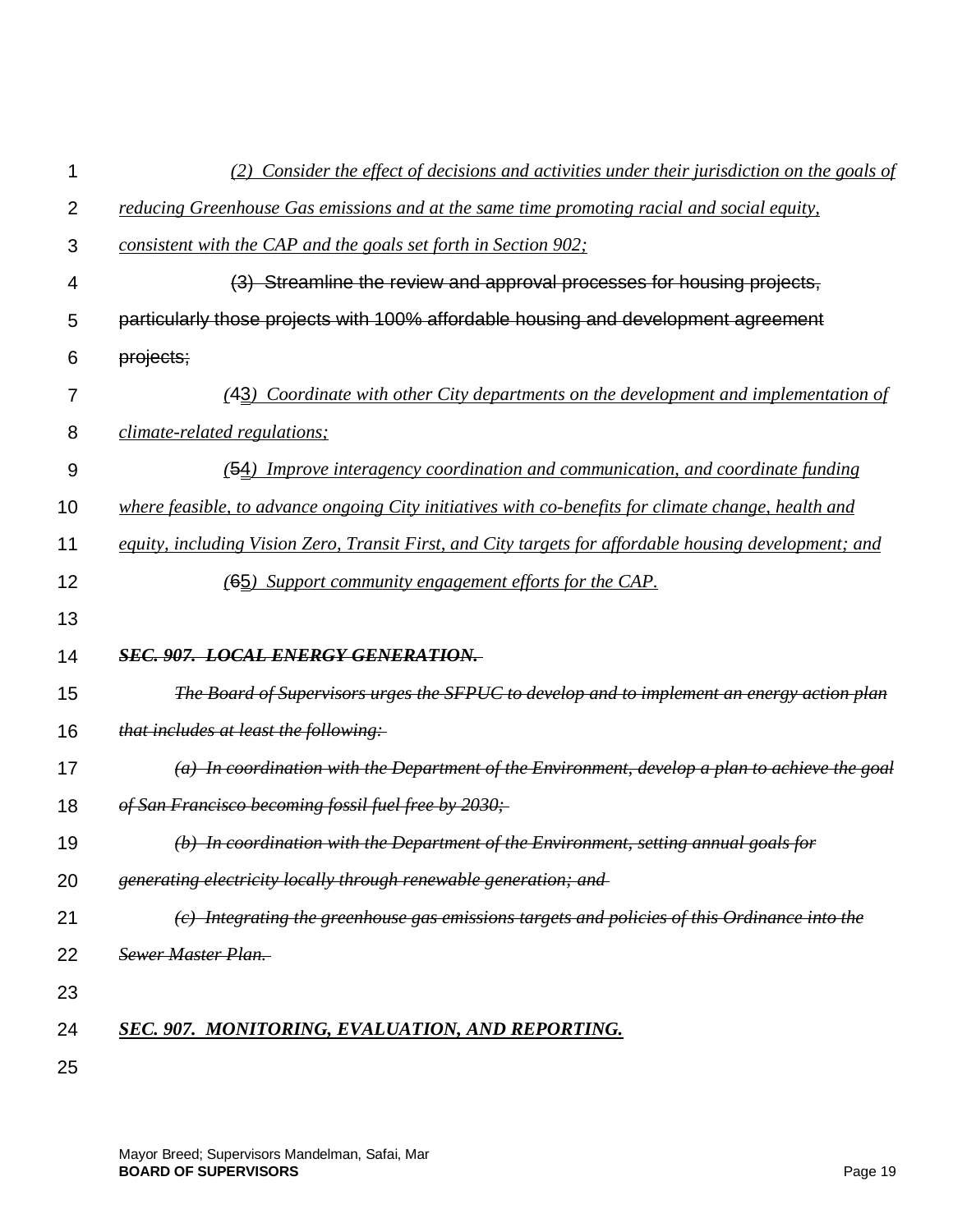| 1              | (a) The City shall demonstrate its long-term commitment to reducing Greenhouse Gas                           |
|----------------|--------------------------------------------------------------------------------------------------------------|
| $\overline{2}$ | emissions and advancing racial and social equity by measuring and reporting emissions, tracking key          |
| 3              | performance indicators and equity metrics, and monitoring the City's progress on meeting its climate         |
| 4              | action goals and commitments.                                                                                |
| 5              | (b) The Department of the Environment shall, with the assistance from relevant City agencies:                |
| 6              | (1) Measure and monitor Sector-Based Greenhouse Gas Emissions, including                                     |
| 7              | municipal emissions, using best available global protocols for preparing Citywide Greenhouse Gas             |
| 8              | emission inventories.                                                                                        |
| 9              | (2) Measure production and consumption emissions using best available global                                 |
| 10             | methodologies for preparing consumption-based emission inventories.                                          |
| 11             | (3) Evaluate Sector-Based Greenhouse Gas Emissions against set targets, document                             |
| 12             | production and consumption emissions, and produce a Greenhouse Gas emissions report.                         |
| 13             | (4) Establish a monitoring and reporting process for the implementation of the CAP                           |
| 14             | that:                                                                                                        |
| 15             | (A) Tracks key performance indicators and equity metrics for strategies to help                              |
| 16             | monitor their progress and implementation;                                                                   |
| 17             | (B) Reports progress against the Paris Agreement and its goal of limiting global                             |
| 18             | warming to 1.5 degrees Celsius.                                                                              |
| 19             | (5) Request and receive data from City departments starting August of every year to                          |
| 20             | support:                                                                                                     |
| 21             | (A) The annual Greenhouse Gas emissions inventory. City departments may be                                   |
| 22             | asked to provide data on, but not limited to, the following: their energy use; types of fuels used for their |
| 23             | operations; fuel volume; vehicle-miles travelled (if applicable) within their jurisdictions; and private     |
| 24             | sector Greenhouse Gas emission sources regulated by the department. Departments may also be                  |
| 25             | requested to verify emission estimates and assumptions and review resulting reports;                         |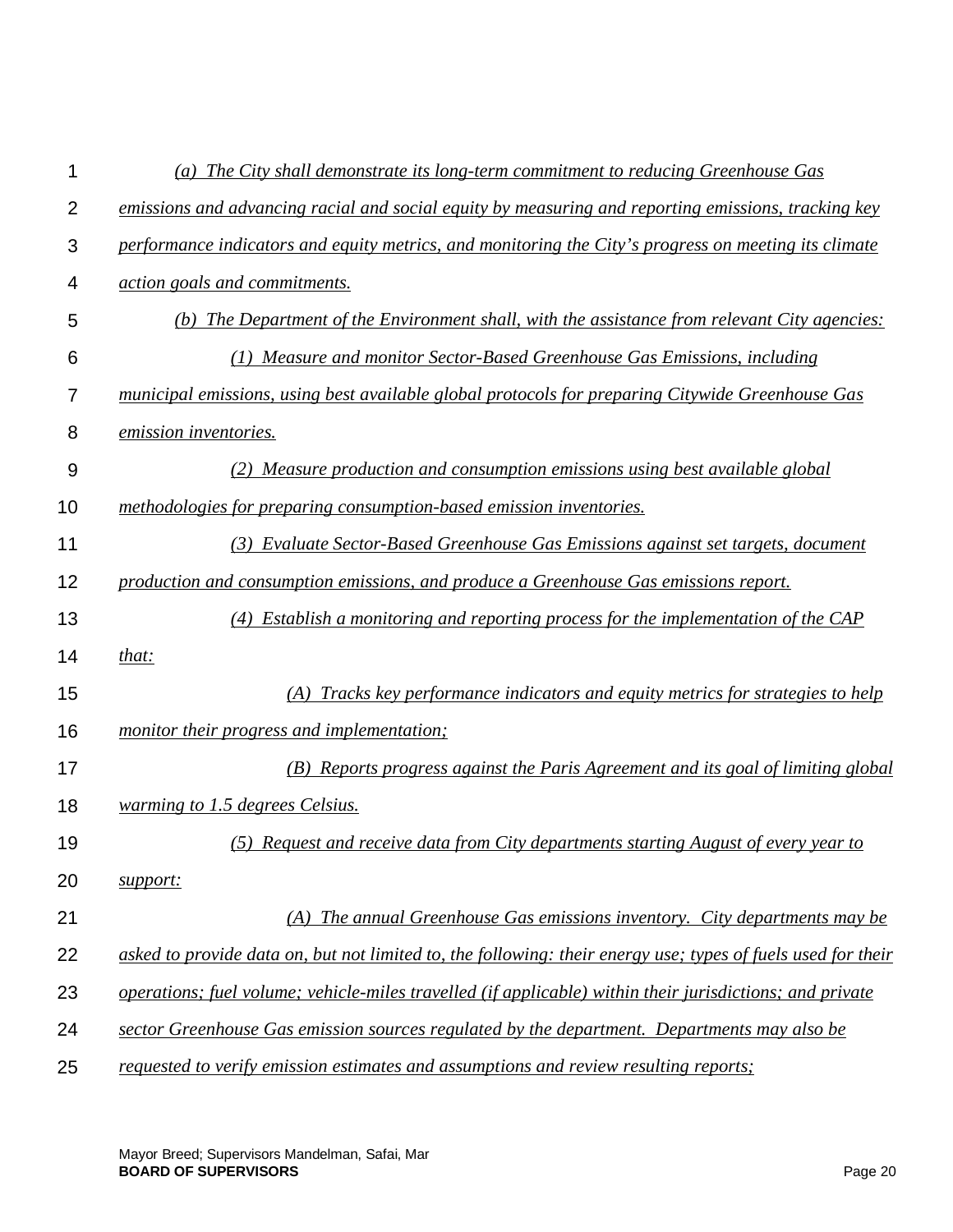| 1              | (B) Monitoring and reporting of CAP implementation. City departments may be                          |
|----------------|------------------------------------------------------------------------------------------------------|
| $\overline{2}$ | asked to provide data on key performance indicators and equity metrics related to adopted strategies |
| 3              | and actions; and                                                                                     |
| 4              | The development and delivery of annual municipal building energy                                     |
| 5              | benchmarking reports.                                                                                |
| 6              | (6) Coordinate with other City agencies to monitor, track, and report on climate action              |
| 7              | progress to local, state, national, and global partners.                                             |
| 8              | (7) Report its findings in a progress report to the public every two years.                          |
| 9              |                                                                                                      |
| 10             | Section 3 2. Effective Date. This ordinance shall become effective 30 days after                     |
| 11             | enactment. Enactment occurs when the Mayor signs the ordinance, the Mayor returns the                |
| 12             | ordinance unsigned or does not sign the ordinance within ten days of receiving it, or the Board      |
| 13             | of Supervisors overrides the Mayor's veto of the ordinance.                                          |
| 14             |                                                                                                      |
| 15             |                                                                                                      |
| 16             |                                                                                                      |
| 17             |                                                                                                      |
| 18             |                                                                                                      |
| 19             |                                                                                                      |
| 20             |                                                                                                      |
| 21             |                                                                                                      |
| 22             |                                                                                                      |
| 23             |                                                                                                      |
| 24             |                                                                                                      |
| 25             |                                                                                                      |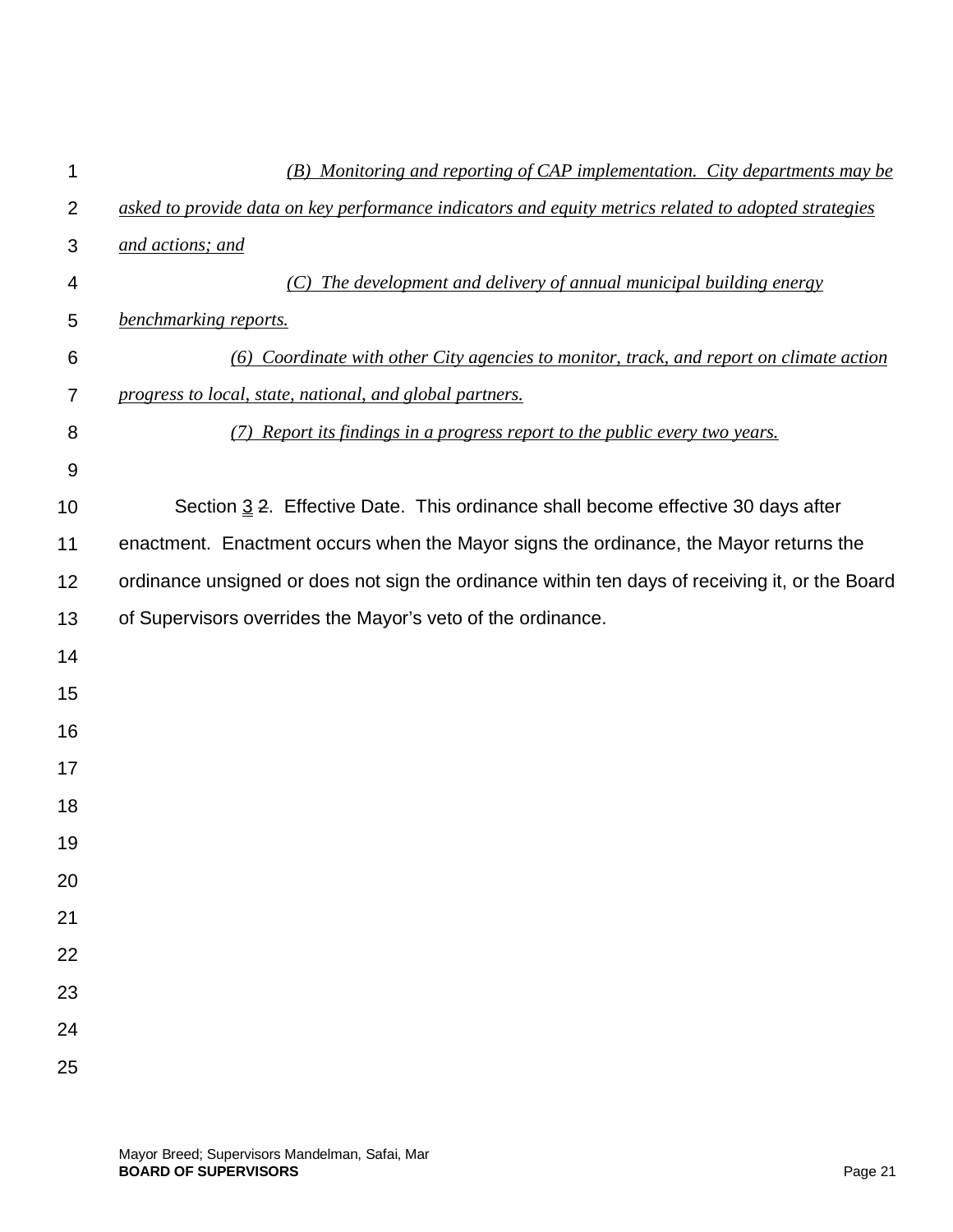| 1              | Section $\underline{4}$ 3. Scope of Ordinance. In enacting this ordinance, the Board of Supervisors |
|----------------|-----------------------------------------------------------------------------------------------------|
| 2              | intends to amend only those words, phrases, paragraphs, subsections, sections, articles,            |
| 3              | numbers, punctuation marks, charts, diagrams, or any other constituent parts of the Municipal       |
| 4              | Code that are explicitly shown in this ordinance as additions, deletions, Board amendment           |
| 5              | additions, and Board amendment deletions in accordance with the "Note" that appears under           |
| 6              | the official title of the ordinance.                                                                |
| $\overline{7}$ |                                                                                                     |
| $\,8\,$        |                                                                                                     |
| 9              | APPROVED AS TO FORM:                                                                                |
| 10             | <b>DENNIS J. HERRERA, City Attorney</b>                                                             |
| 11             |                                                                                                     |
| 12             | /s/ Thomas J. Owen<br>By:<br><b>THOMAS J. OWEN</b><br>Deputy City Attorney                          |
| 13             |                                                                                                     |
| 14             | n:\legana\as2021\2100403\01544796.docx                                                              |
| 15             |                                                                                                     |
| 16             |                                                                                                     |
| 17             |                                                                                                     |
| 18             |                                                                                                     |
| 19             |                                                                                                     |
| 20             |                                                                                                     |
| 21             |                                                                                                     |
| 22             |                                                                                                     |
| 23             |                                                                                                     |
| 24             |                                                                                                     |
| 25             |                                                                                                     |
|                |                                                                                                     |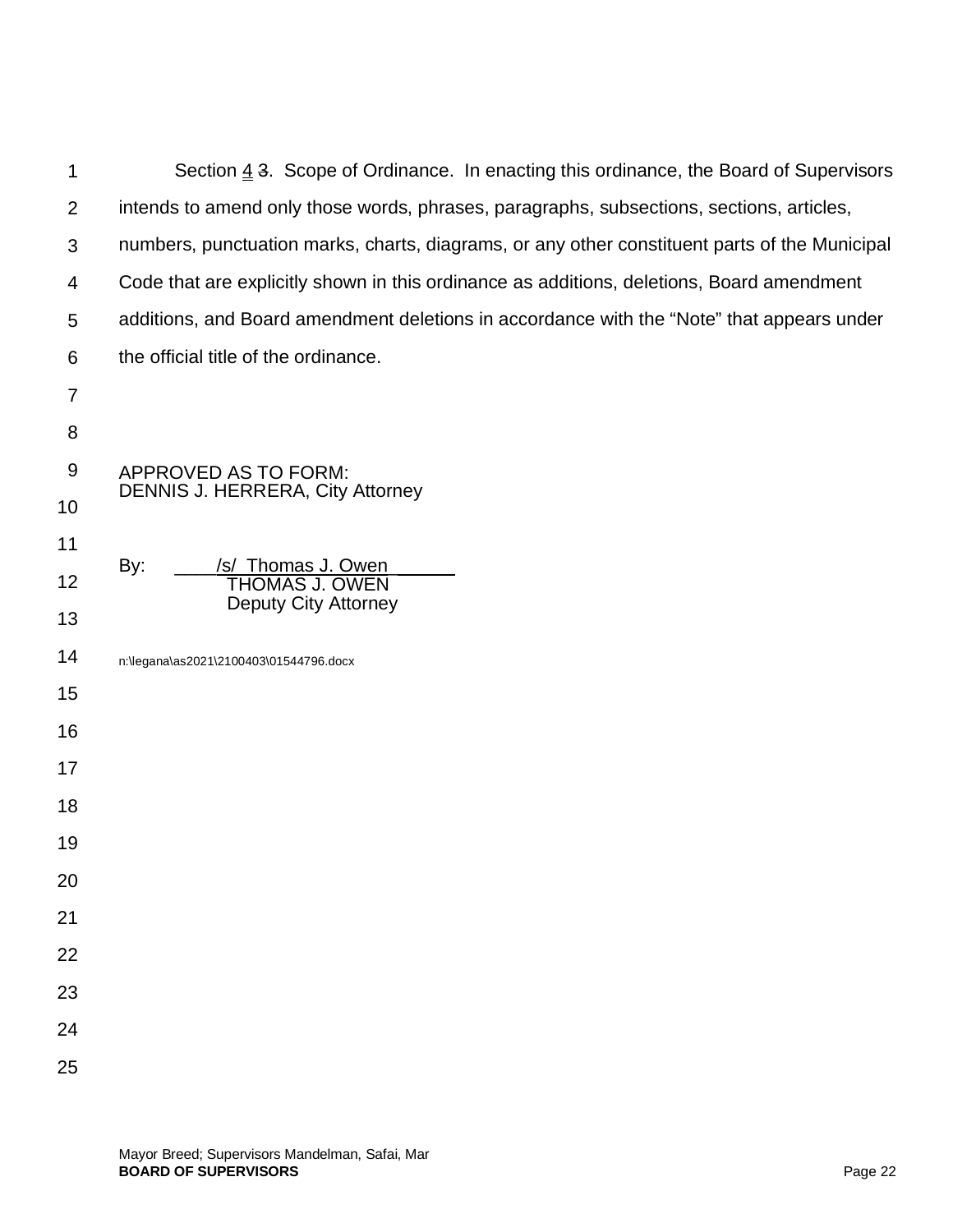

## **Tails**

## **Ordinance**

1 Dr. Carlton B. Goodlett Place San Francisco, CA 94102-4689

**File Number:** 210563 **Date Passed:** July 27, 2021

Ordinance amending the Environment Code to update the City's climate action goals and planning process, and establish departmental roles and responsibilities; and affirming the Planning Department's determination under the California Environmental Quality Act.

July 19, 2021 Land Use and Transportation Committee - AMENDED, AN AMENDMENT OF THE WHOLE BEARING SAME TITLE

July 19, 2021 Land Use and Transportation Committee - AMENDED, AN AMENDMENT OF THE WHOLE BEARING SAME TITLE

July 19, 2021 Land Use and Transportation Committee - RECOMMENDED AS AMENDED AS A COMMITTEE REPORT

July 20, 2021 Board of Supervisors - AMENDED

Ayes: 11 - Chan, Haney, Mandelman, Mar, Melgar, Peskin, Preston, Ronen, Safai, Stefani and Walton

July 20, 2021 Board of Supervisors - AMENDED

Ayes: 11 - Chan, Haney, Mandelman, Mar, Melgar, Peskin, Preston, Ronen, Safai, Stefani and Walton

July 20, 2021 Board of Supervisors - PASSED ON FIRST READING AS AMENDED

Ayes: 11 - Chan, Haney, Mandelman, Mar, Melgar, Peskin, Preston, Ronen, Safai, Stefani and Walton

July 27, 2021 Board of Supervisors - FINALLY PASSED

Ayes: 11 - Chan, Haney, Mandelman, Mar, Melgar, Peskin, Preston, Ronen, Safai, Stefani and Walton